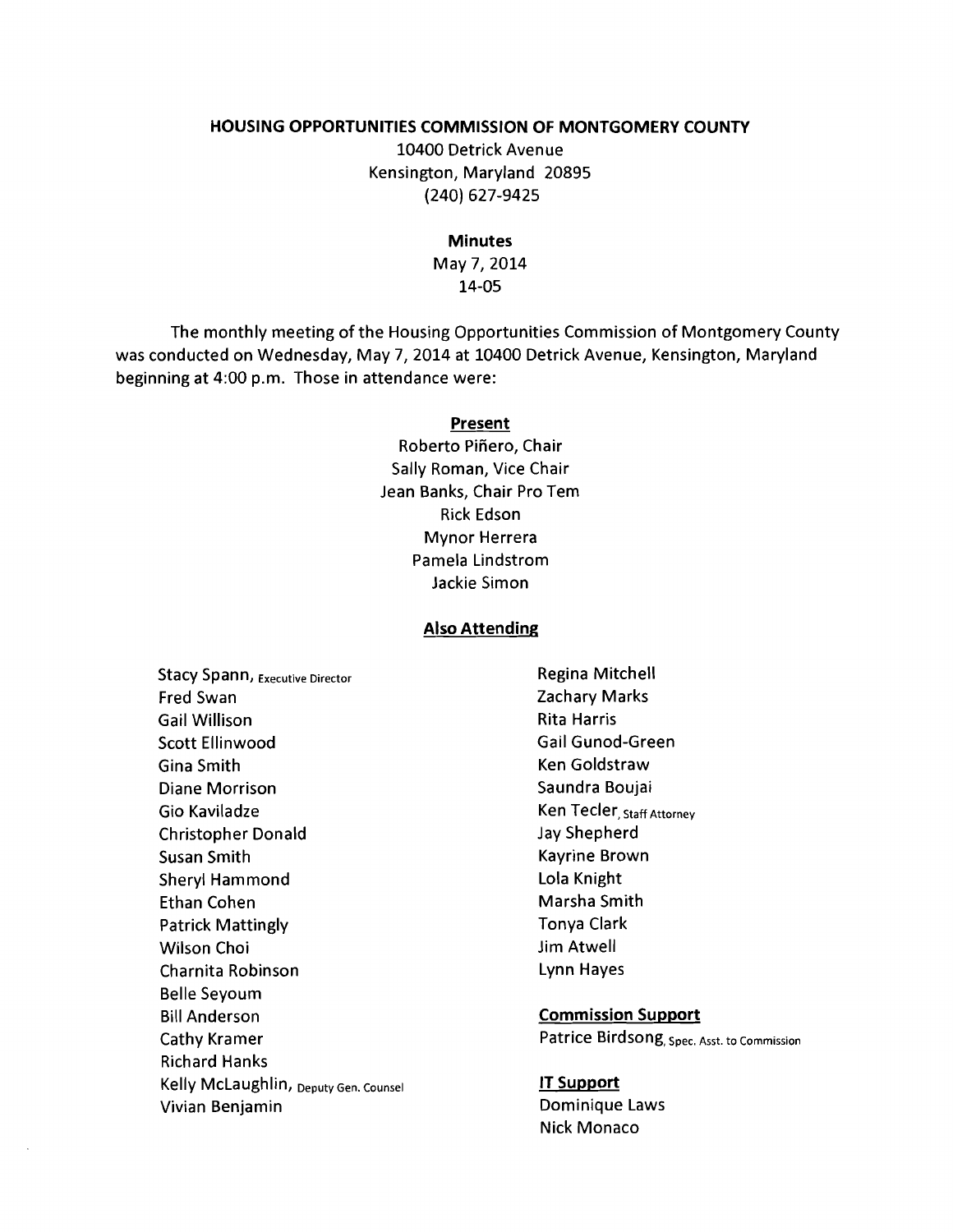HOC Minutes May 7,2014 Page 2 of 21

The Consent Calendar was adopted upon a motion by Commissioner Simon and seconded by Chair Pro Tem Banks. Affirmative votes were cast by Commissioners Piñero, Roman, Banks, Edson, Herrera, Lindstrom, and Simon.

#### I. CONSENT ITEMS

#### A. Approval of Minutes

- Approval of Minutes of Regular Meeting of April 2, 2014 The minutes were approved with an amendment to third bullet of the Commissioner Exchange per Commissioner Simon. Sentence to read *"The record will reflect that she will recuse herselffrom meetings when there are discussions on the Voucher Progrom or Operotions per Generol Counsel Ken Teeler".*
- B. Ratification of Action Taken in Executive Session Providing Authorization to Complete Acquisition of Real Property Under Contract with Capital One - The following resolution was approved.

RESOLUTION: 14-24R RESOLUTION: 14-24R Executive Session Providing Authorization to Complete Acquisition of Real Property under Contract with Capital One

WHEREAS, the Housing Opportunities Commission of Montgomery County (the "Commission") entered into a Purchase and Sale Agreement dated February 4, 2014 (the "Contract") with Capital One, NA for the acquisition of an unimproved parcel approximately one acre in size adjacent to the Holly Hall Apartments and the former National Labor College (the "Property"); and

WHEREAS, an initial deposit was placed with the escrow agent identified in the Contract in the amount of \$85,000 with an additional deposit to be made upon satisfaction of contingencies; and

WHEREAS, the Contract provided for a study period during which the Commission could review title matters, zoning, environmental matters and other issues regarding the condition of and the potential development of the Property; and

WHEREAS, a Phase II environmental study disclosed certain evidence of low levels of a chemical utilized by dry cleaning establishments on the Property; and

WHEREAS, the Commission was advised that, prior to development of the Property, further study would be necessary to determine if remediation was necessary and, if required, the potential impact on construction cost; and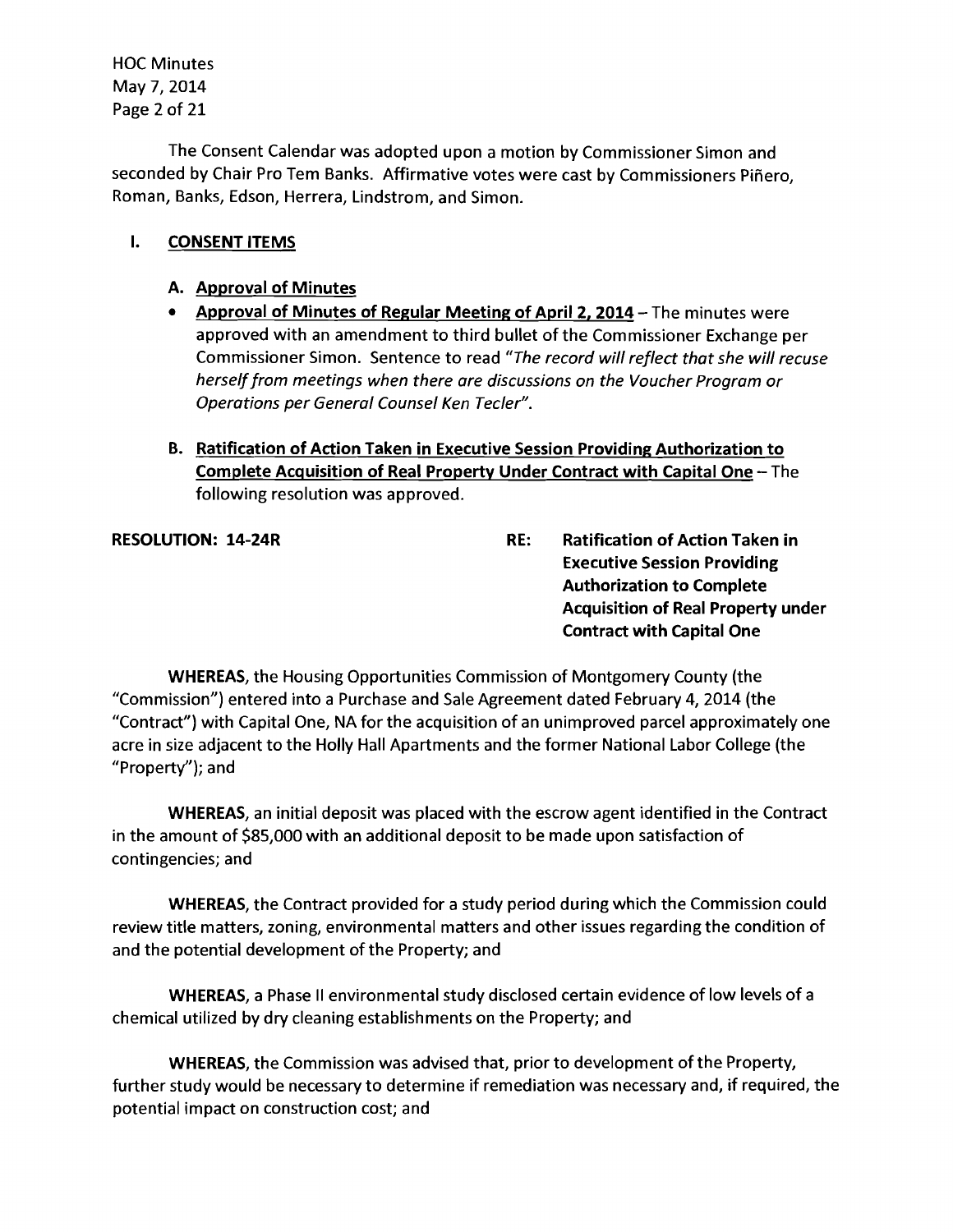HOC Minutes May 7,2014 Page 3 of 21

WHEREAS, the Commission recognizes that ownership of the Property provides advantages for potential redevelopment of Holly Hall in the future as a location for staging for construction, as a possible site for a relocated housing facility as well as benefits for access to the whole area in conjunction with changes in zoning and development for the planning area generally.

NOW, THEREFORE, BE IT RESOLVED by the Housing Opportunities Commission of Montgomery County that the Executive Director be and is hereby authorized to seek, if possible, a modification in the price, terms and conditions for the Property under the Contract to reflect the possible increase in costs due to potential remediation identified in a Phase II study but to pursue the completion of the transaction as provided in the Contract in any event; and

BE IT FURTHER RESOLVED that the Executive Director is authorized to make the additional deposit of \$85,000 to the escrow agent identified in the Contract to be applied to the purchase price under the Contract.

C. Ratification of Action Taken in Executive Session on April 24, 2014 to Amend the Predevelopment Agreement to Partner with Lee Development Group for the Redevelopment of Elizabeth House to Comply with Terms of the Agreement by Revising "Best Efforts" Date for Negotiating a Ground Lease and Land Development Agreement  $-$  The following resolution was approved.

RESOLUTION: 14-25R RE: Ratification of Action Taken in Executive Session on April 24, 2014 to Amend the Pre-Development Agreement to Partner with Lee Development Group for the Redevelopment of Elizabeth House to Comply with Terms of the Agreement by Revising "Best Efforts" Date for Negotiating a Ground Lease and Land Development Agreement

WHEREAS, the Housing Opportunities Commission of Montgomery County ("HOC"), a public body corporate and politic duly organized under Division II ofthe Housing and Community Development Article of the Annotated Code of Maryland, as amended, known as the Housing Authorities Law, is authorized thereby to effectuate the purpose of providing affordable housing, including providing for the acquisition, construction, rehabilitation and/or permanent financing or refinancing (or a plan of financing) of rental housing properties which provide a public purpose; and

WHEREAS, on February 18, 2014, HOC entered into a Pre-Development Agreement Project and Preliminary Plan Submittal Phase (the "Agreement") with LDG, Inc., an affiliate of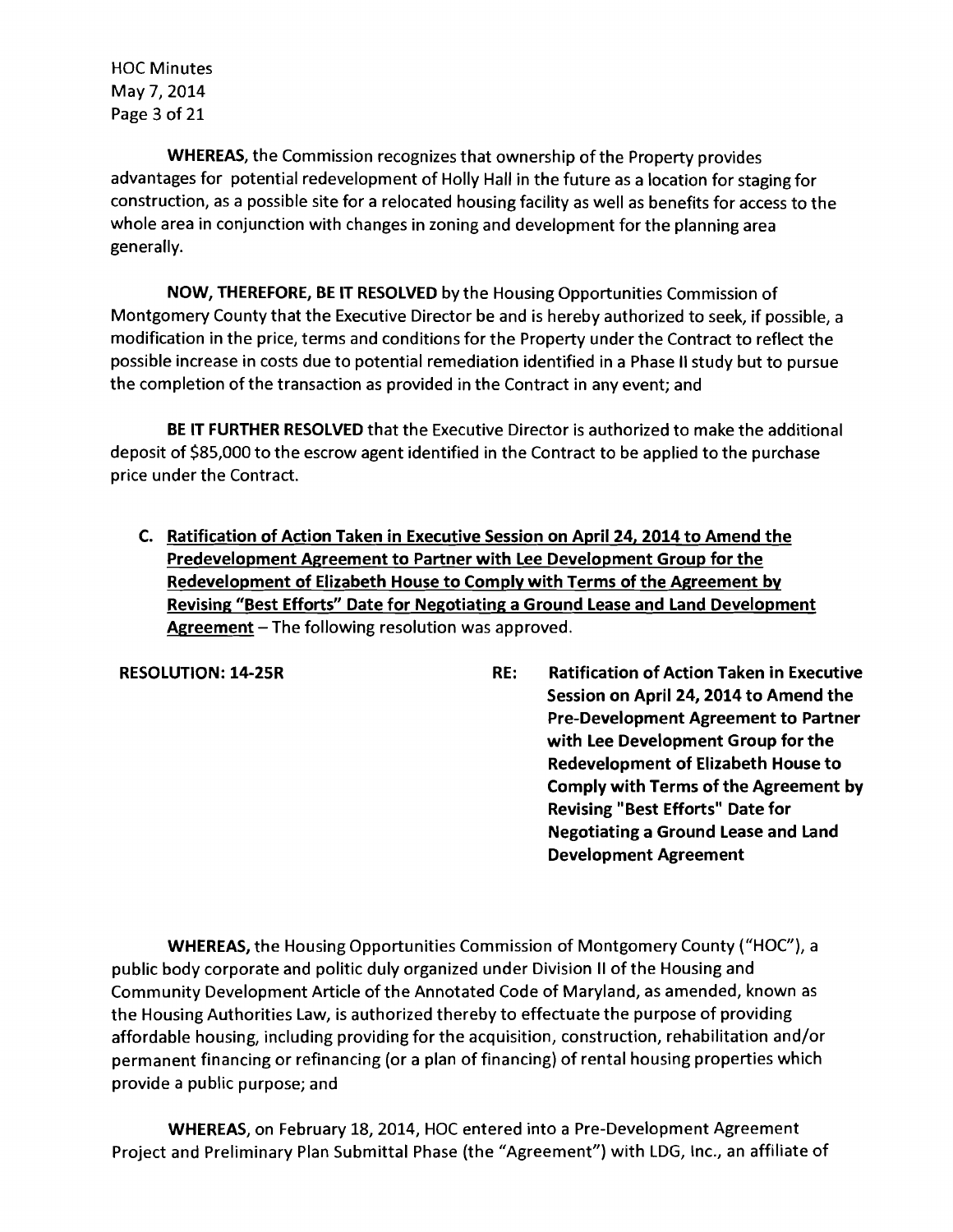HOC Minutes May 7,2014 Page 4 of 21

the Lee Development Group ("LOG"), as authorized by Resolution 14-13, adopted on February 18, 2014 and ratified by Resolution 14-13-R, adopted on March 5, 2014; and

WHEREAS, at an Executive Session duly called and held on April 24, 2014, with a quorum being present, HOC duly adopted Resolution 14-25 (the "Amendment Resolution"); and

WHEREAS, on April 25, 2014, HOC entered into the First Amendment to Pre-Development Agreement Project and Preliminary Plan Submittal Phase (the "Amendment") with LOG, as authorized by the Amendment Resolution; and

WHEREAS, HOC wishes to ratify and affirm, in an open meeting, both the action undertaken by the Commissioners in adopting the Amendment Resolution and the Amendment.

NOW, THEREFORE, BE IT RESOLVED that the Housing Opportunities Commission of Montgomery County hereby ratifies Resolution 14-25 and the First Amendment to the Pre-Development Agreement Project and Preliminary Plan Submittal Phase.

D. Approval of New Participating Lenders for the Single Family Mortgage Purchase Program - The following resolution was approved.

RESOLUTION: 14-26 RE: Approval of New Participating Lenders for the Single Family Mortgage Purchase Program

WHEREAS, the Housing Opportunities Commission of Montgomery County approves lenders to participate in the Mortgage Purchase Program; and

WHEREAS, such participation is continuous and for multiple programs; and

WHEREAS, the Commission has approved an ongoing process for adding new lenders to the Mortgage Purchase Program; and

WHEREAS, Integrity Home Mortgage Corporation and Sandy Spring Bank have applied for participation in the Mortgage Purchase Program; and

WHEREAS, Integrity Home Mortgage Corporation and Sandy Spring Bank have satisfied the required criteria for admittance to the Mortgage Purchase Program.

NOW, THEREFORE, BE IT RESOLVED by the Housing Opportunities Commission of Montgomery County that Integrity Home Mortgage Corporation and Sandy Spring Bank are approved for participation in the Mortgage Purchase Program, effective immediately.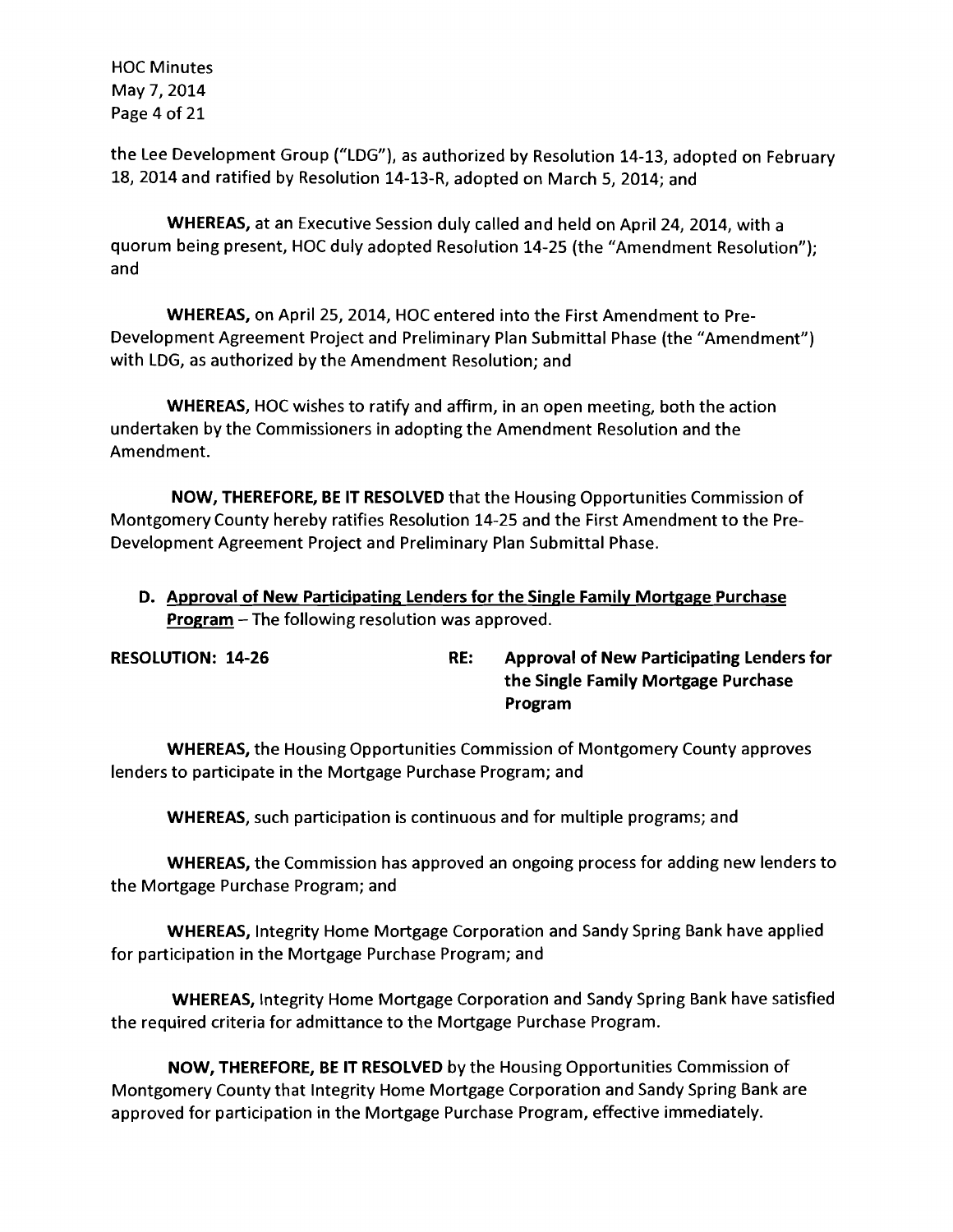#### **II. INFORMATION EXCHANGE**

A. Report of the Executive Director  $-Mr$ . Spann reported that the Action Alerts have been formatted to a readable version for the public and is included as part of the Briefbook under the Report of the Executive Director.

#### B. Calendar and Follow-up Action - None

#### C. Commissioner Exchange

- Chair Piñero gave a report on the Commissioners' Strategic Plan Retreat held on May 6, 2014 at the Strathmore Court Apartments. He reported that the Planning Committee will take the lead in gathering the information needed for the Strategic Plan process for next year. Overall, it was a good meeting and he thanked Ms. Birdsong for her assistance.
- Chair Piñero thanked Scott Ellinwood, Fred Swan and Rita Harris for the 100,000 Homes event. Additionally, he complimented Mr. Spann on his presentation during a meeting with Councilmember Cherri Branson regarding Hillendale/Holly Hall.
- Vice Chair Roman thanked Mr. Spann for his participation on panels and HOC staff's presence at the Affordable Housing Conference held on May 2, 2014. She was very pleased and it was a good event.
- Commissioner Simon reported on a concern regarding FHA financing of condominiums. She reported that if no action is taken by the end of the year, 37,000 condominiums in Montgomery County will be unsaleable due to criteria required by FHA for approval. She requested HOC's participation in the preservation.
- D. Resident Advisory Board Commissioner Banks spoke on behalf of the RAB. She thanked Christopher Donald and Kelly McLaughlin for attending the meeting held in March 2014 explaining the Section 3 and Five Year Plan. RAB members were very pleased with presentations made by Fred Swan and Rita Harris. They would like to continue close relationships with the Executive Director and staff. RAB has extended an invitation to Chair Piñero.
- **E.** Community Forum None
- F. Status Report  $-$  None

#### III. COMMITTEE REPORTS and RECOMMENDATIONS FOR ACTION

A. Development and Finance Committee  $\text{-}$  Com. Lindstrom, Chair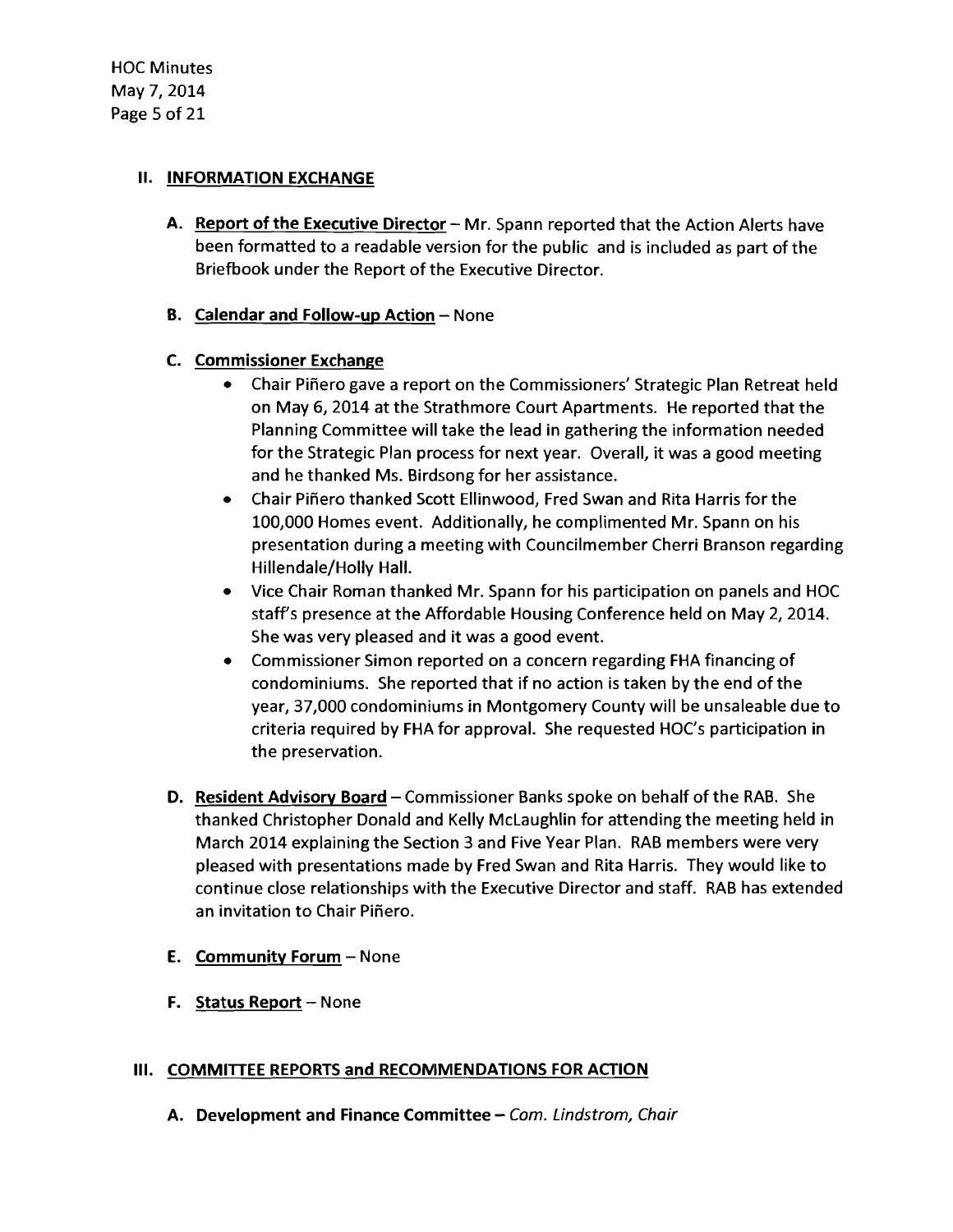# 1. Approval of Preliminary Predevelopment Plans and Selection of Architect and General Contractors for Six Public Housing Developments Approved for Disposition under The Rental Assistance Demonstration (RAD) Program

Kayrine Brown, Director of Mortgage Finance/Real Estate Development, Jay Shepherd, Senior Financial Analyst, and Zachary Marks, Assistant Director of New Developments presenters.

The following resolution was adopted upon a motion by Commissioner Lindstrom and seconded by Commissioner Edson. Affirmative votes were cast by Commissioners Pinero, Roman, Banks, Edson, Herrera, Lindstrom and Simon.

RESOLUTION: 14-27 RE: Approval of Preliminary Predevelopment Plans and Selection of Architects and General Contractors for Six Public Housing Developments Approved for Disposition under the Rental Assistance Demonstration (RAD) Program

WHEREAS, the Housing Opportunities Commission (the "Commission") faces growing challenges in its aging multifamily Public Housing structures - most prominently, functional obsolescence and pervasive systems issues as a result of age and constrained federal capital support; and

WHEREAS, HUD's Rental Assistance Demonstration (the "RAD Program") program presents the Commission with an opportunity to convert its multifamily Public Housing assets to Project-based Section 8 subsidy providing for their acquisition, construction, rehabilitation and/or permanent financing or refinancing (or a plan of financing); and

WHEREAS, on July 30, 2013, the Commission approved participation in the RAD program and authorized evaluation of a portfolio disposition of its entire public housing program in multifamily and senior developments; and

WHEREAS, on November 6, 2013, the Commission approved performance of feasibility analyses for each property in the public housing inventory of the Commission to determine the ultimate scope of work to be conducted in the redevelopment of these properties; and

WHEREAS, Capital Fund Financing Program funds may be utilized to pay for feasibility studies and RAD Program related fees; and

WHEREAS, on December 18, 2013 and March 26, 2014, HUD awarded Commitment for a Housing Assistance Payment contracts (each a "CHAP") for Seneca Ridge, Parkway Woods and Ken Gar, Sandy Spring Meadow and Towne Centre Place Olney, and Washington Square (the "RAD 6"); and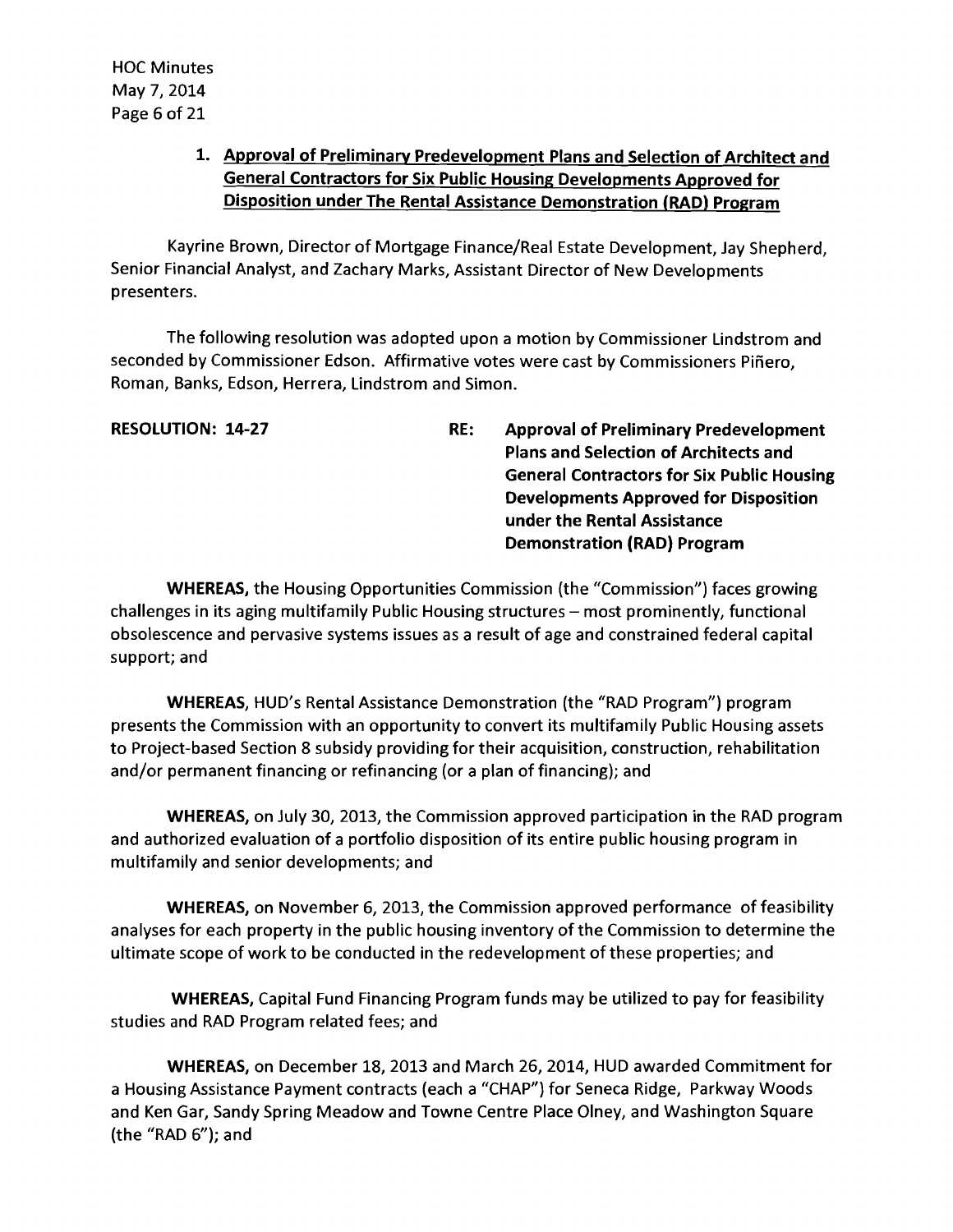HOC Minutes May 7,2014 Page 7 of 21

WHEREAS, to solicit proposals from architects and general contractors interested in providing renovation services on an as-needed basis for the RAD 6 units, HOC released RFP No. 1914 for Architectural Services on February 7, 2013 and RFQ No. 1913 for Pre-Qualification of General Contractor Services on February 21, 2013; and

WHEREAS, proposals were evaluated, assigning numerical values to the firms having furnished a complete set of qualifications, the strength of business recommendations provided, financial capacity, project experience and pricing from the architects; and

WHEREAS, applying the criteria described above, the two highest overall scores for architects were received from Bennett Frank McCarthy and Karl Riedel Architects, and four highest overall scores for general contractors were received from Foulger-Pratt, Capital Building Partners, Colossal Construction, and Efficient Home, LLC; and

WHEREAS, the Commission has prepared Preliminary Development Plans by which the architects and general contractors develop a viable scope of work and development plan that will meet the properties immediate and long-term physical needs.

NOW, THEREFORE, BE IT RESOLVED by the Housing Opportunities Commission of Montgomery County that it approves the Preliminary Development Plans for the in place rehabilitation of the RAD 6 properties that include Parkway Woods, KenGar, Sandy Spring Meadow, Towne Centre Place, Seneca Ridge and Washington Square.

BE IT FURTHER RESOLVED that the Housing Opportunities Commission of Montgomery County approves the selection of Bennett Frank McCarthy and Karl Riedel Architects as the architects, and authorizes the Executive Director to enter into contract with the aforementioned for this purpose with the final price of the contracts to be negotiated but not to exceed \$175,000 based on submitted proposals.

BE IT FURTHER RESOLVED that the Housing Opportunities Commission of Montgomery County approves the selection of Foulger-Pratt, Capital Building Partners, Colossal Construction, and Efficient Home, LLC as the pool of general contractors for the rehabilitation in place of the RAD 6 with final contracts to be negotiated and submitted to the Commission for approval upon completion of final development plans.

# 2. Approval of Predevelopment Plans, Entity Formation, Transfer of Real Estate, and Selection of Architect for Arcola Towers and Waverly House Approved for Disposition Under the Rental Assistance Demonstration Program (RAD)

Kayrine Brown, Director of Mortgage Finance/Real Estate Development, Christopher Donald, Housing Acquisition Manager, and Zachary Marks, Assistant Director of New Developments presenters.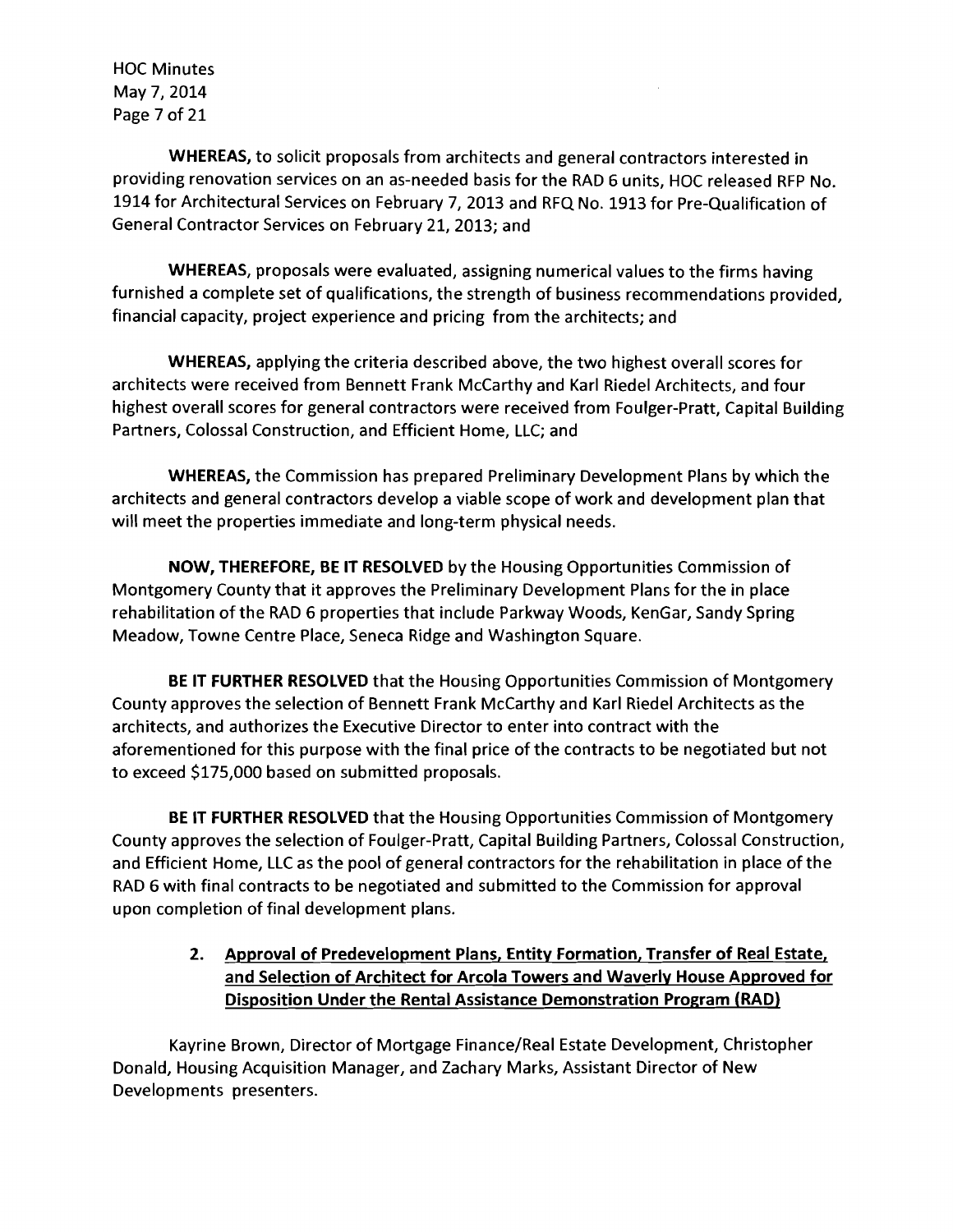HOC Minutes May 7,2014 Page 8 of 21

The following resolutions were adopted upon a motion by Commissioner Lindstrom and seconded by Commissioner Simon. Affirmative votes were cast by Commissioners Piñero, Roman, Banks, Edson, Herrera, Lindstrom and Simon.

RESOLUTION: 14-28 RE: Approval of Preliminary Development Plans and Selection of Architects for Arcola Towers and Waverly House Approved for Disposition under the Rental Assistance Demonstration (RAD) Program

WHEREAS, the Housing Opportunities Commission (the "Commission") faces growing challenges in its aging multifamily Public Housing structures - most prominently, functional obsolescence and pervasive systems issues as a result of age and constrained federal capital support; and

WHEREAS, HUD's Rental Assistance Demonstration program (the "RAD Program") presents the Commission with an opportunity to convert its multifamily Public Housing assets to Project-based Section 8 subsidy providing for their acquisition, construction, rehabilitation and permanent financing; and

WHEREAS, on July 30, 2013, the Commission approved participation in the RAD Program and authorized evaluation of a portfolio disposition of its remaining Public Housing assets; and

WHEREAS, on November 6, 2013, the Commission approved performance of feasibility analyses for each property in the Public Housing inventory of the Commission to determine the ultimate scope of work to be conducted in the redevelopment of these properties; and

WHEREAS, Capital Fund Program funds may be utilized to pay for feasibility studies and RAD Program related fees; and

WHEREAS, on December 18, 2013, HUD awarded a Commitment to Enter a Housing Assistance Payment contract ("CHAP") to both Arcola Towers and Waverly House; and

WHEREAS, to solicit proposals from architects interested in providing renovation services on an as-needed basis for Arcola Towers and Waverly House (the "Properties"), the Commission released RFP No. 1916 for Architectural Services on April 1, 2014; and

WHEREAS, proposals were evaluated, assigning numerical values to the firms that furnished a complete set of qualifications, considering the strength of business recommendations provided, financial capacity, project experience and pricing from the architects; and

WHEREAS, applying the criteria described above, the highest overall score among the architects was received by Architecture By Design, Inc. and the second highest overall score among the architects was received by Miner Feinstein Architects; and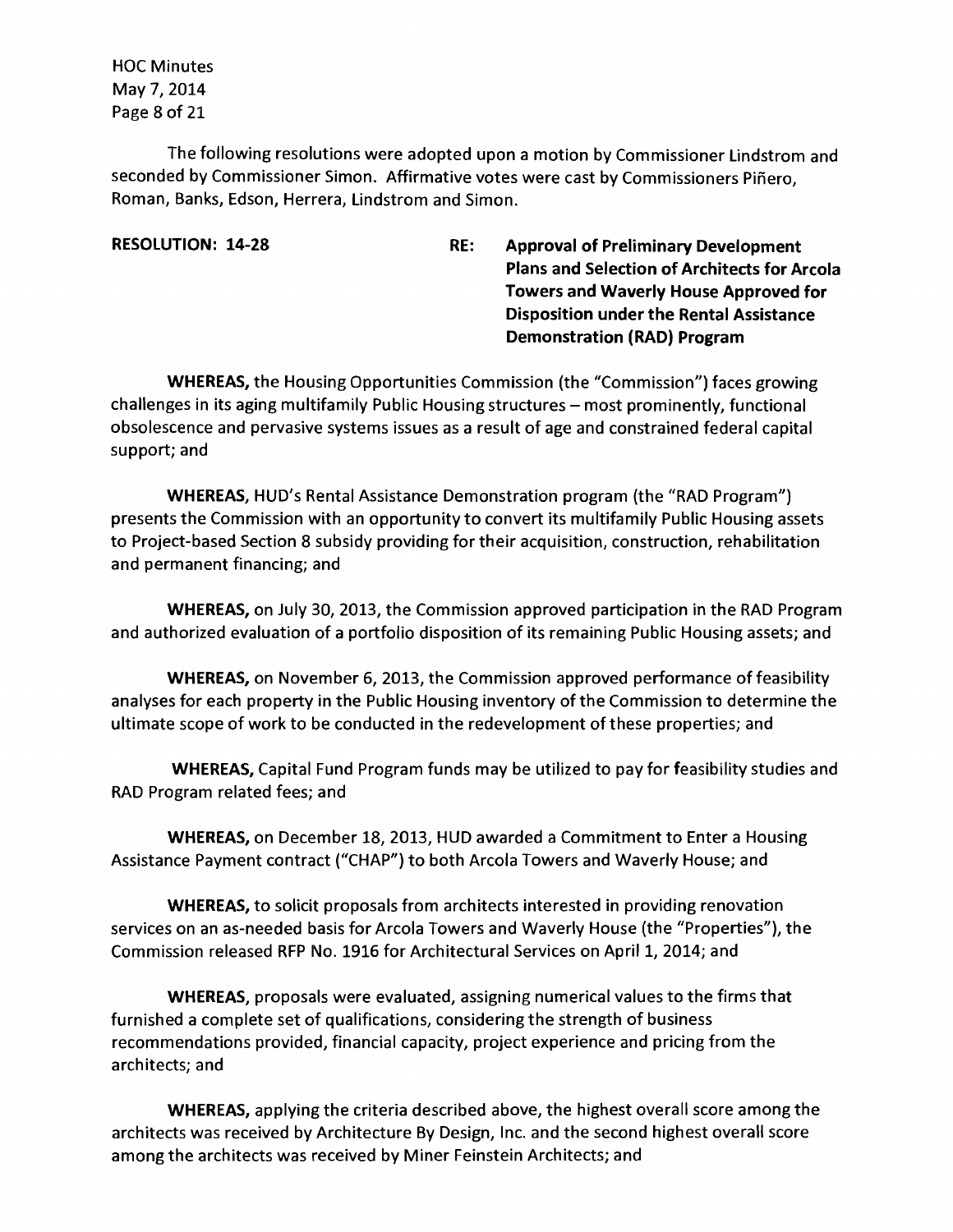HOC Minutes May 7,2014 Page 9 of 21

**WHEREAS,** the Commission has prepared preliminary development plans by which the architects can develop a viable scope of work and development plan for each of the Properties that will meet the Properties' immediate and long-term physical needs.

**NOW, THEREFORE, BE IT RESOLVED** by the Housing Opportunities Commission of Montgomery County that the preliminary development plans for the rehabilitation, with tenants in place, of Arcola Towers and Waverly House are hereby approved; and

**BE IT FURTHER RESOLVED** that the Housing Opportunities Commission of Montgomery County approves the selection of Architecture By Design, Inc. as the architect of record for Waverly House and authorizes the Executive Director to execute a contract with the aforementioned for \$218,000 for its architectural and design services; and

**BE IT FURTHER RESOLVED** that the Housing Opportunities Commission of Montgomery County approves the selection of Miner Feinstein Architects as the architect of record for Arcola Towers, and authorizes the Executive Director to execute a contract with the aforementioned for \$130,799 for its architectural and design services.

**RESOLUTION: 14-28a RE: Authorization for the Formation of a Limited Partnership to Acquire Arcola Towers, the Formation of a Limited Liability Company to Serve as the General Partner of the Limited Partnership, the Execution of Governing Documents for the General Partner and Limited Partnership, and the Acquisition of Arcola Towers by the Limited Partnership** 

**WHEREAS,** the Housing Opportunities Commission of Montgomery County (HOC) has received a Commitment for Housing Assistance Payments (CHAP) from the Department of Housing and Urban Development (HUD) under the Rental Assistance Demonstration (RAD) program for the public housing complex known as Arcola Towers; and

**WHEREAS, the CHAP allows the conversion of the public housing units at Arcola Towers** to affordable housing units with rental assistance through Section 8 of the Housing Act of 1937, as amended (the "RAD Conversion"); and

**WHEREAS,** in connection with the RAD Conversion, HOC intends to rehabilitate Arcola Towers using Low Income Housing Tax Credits from the Maryland Department of Housing and Community Development; and

**WHEREAS,** the operation of a development with Low Income Housing Tax Credits is best conducted through ownership ofthe project by a limited partnership (the "Limited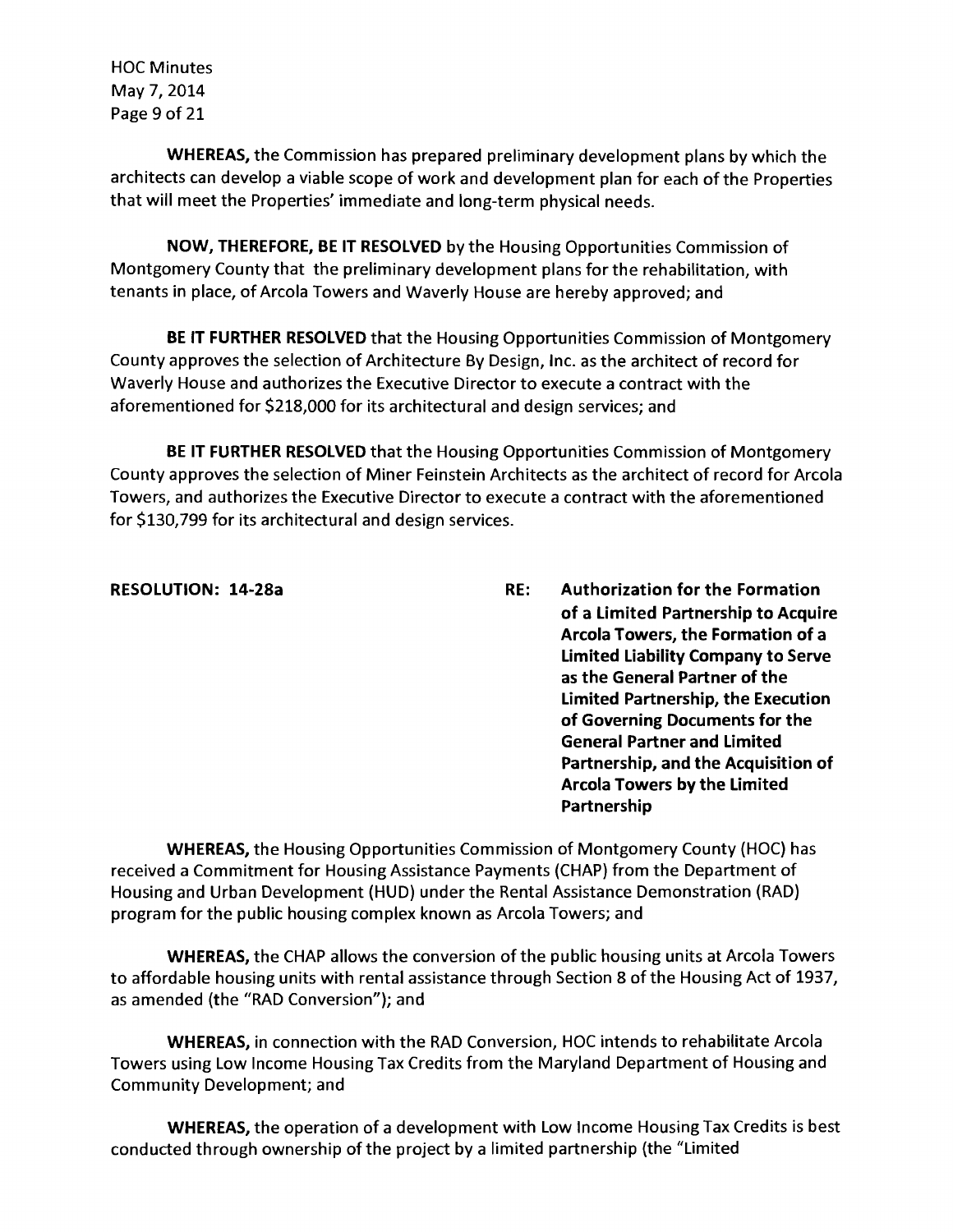HOC Minutes May 7,2014 Page 10 of 21

Partnership") with the tax credit investor acting as the investor limited partner and HOC or its affiliate acting as the general partner; and

**WHEREAS,** it is recommended that the Limited Partnership be established now as part of the application for the Low Income Housing Tax Credits and other financing necessary for the rehabilitation of the project; and

**WHEREAS,** in connection with the formation of the Limited Partnership, the Commission desires to form and appoint a special purpose entity as the general partner (the "General Partner") of the Limited Partnership; and

**WHEREAS,** the Commission desires to appoint HOC as an interim limited partner and authorize the execution by both HOC and the General Partner of a limited partnership agreement; and

**WHEREAS,** the Commission intends, at a later date, to authorize the withdrawal of HOC as the interim limited partner and authorize the simultaneous admission ofthe investor limited partner upon negotiation of a new limited partnership agreement.

**NOW, THEREFORE, BE IT RESOLVED** by the Housing Opportunities Commission of Montgomery County that:

1. Intending to create under the Maryland Limited Liability Company Act a limited liability company to be known as Arcola Towers RAD GP LLC to serve as the General Partner, the Commission determines to act as sole member hereof and authorizes and directs execution by the Executive Director and filing with the State of Maryland of articles of organization, and any amendment thereto, for the formation of the General Partner using the foregoing name or any name substantially similar thereto accepted by the State of Maryland Department of Assessments and Taxation.

2. The Commission authorizes, without further action on its part, the taking of any and all other actions necessary and proper to carry out the formation, governance and business of Arcola Towers RAD GP LLC, including, without limitation, the execution of an operating agreement for Arcola Towers RAD GP LLC.

3. Intending to create under the Maryland Revised Uniform Limited Partnership Act a limited partnership to be known as Arcola Towers RAD Limited Partnership, the Commission determines to have Arcola Towers RAD GP LLC act as general partner thereof and authorizes and directs execution by the Executive Director and filing with the State of Maryland of a certificate of limited partnership on behalf of Arcola Towers RAD GP LLC as general partner, and any amendment thereto, for the formation of Arcola Towers RAD Limited Partnership, using the foregoing partnership name or any name substantially similar thereto accepted by the State of Maryland Department of Assessments and Taxation.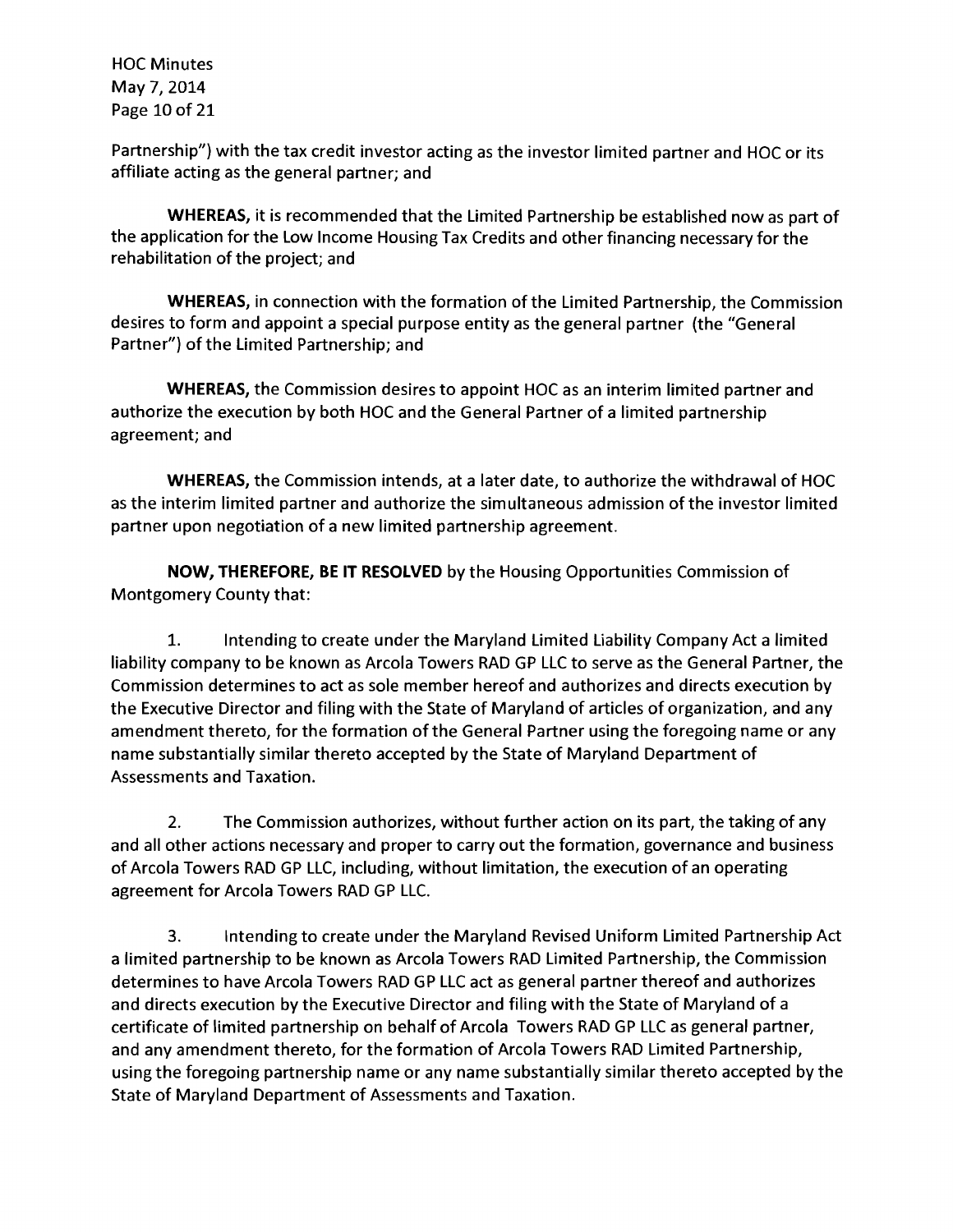HOC Minutes May 7,2014 Page 11 of 21

4. The Commission, for itself and acting for Arcola Towers RAD GP LLC in its own capacity and as the general partner of and on behalf of Arcola Towers RAD Limited Partnership, authorizes, without further action on its part, the taking of any and all other actions necessary and proper to carry out the formation, governance and business of Arcola Towers RAD Limited Partnership, including, without limitation, the execution of an initial limited partnership between Arcola Towers RAD GP LLC as the general partner and HOC as the initial limited partner.

5. The Commission, acting for Arcola Towers RAD GP LLC in its own capacity and as the general partner of and on behalf of Arcola Towers RAD Limited Partnership, authorizes and directs execution by the Executive Director of a purchase agreement for the acquisition of Arcola Towers by Arcola Towers RAD Limited Partnership from HOC for a price and such terms as the Commission shall approve upon review of appraisals and/or other relevant information to be collected.

6. The Commission, acting for Arcola Towers RAD GP LLC in its own capacity and as the general partner of and on behalf of Arcola Towers RAD Limited Partnership, authorizes, without further action on its part, the taking of any and all other actions necessary and proper to carry out the acquisition of Arcola Towers by Arcola Towers RAD Limited Partnership.

RESOLUTION: 14-28b RE: Authorization for the Formation of a Limited Partnership to Acquire Waverly House, the Formation of a Limited Liability Company to Serve as the General Partner of the Limited Partnership, the Execution of Governing Documents for the General Partner and Limited Partnership, and the Acquisition of Waverly House by the Limited Partnership

WHEREAS, the Housing Opportunities Commission of Montgomery County (HOC) has received a Commitment for Housing Assistance Payments (CHAP) from the Department of Housing and Urban Development (HUD) under the Rental Assistance Demonstration (RAD) program for the public housing complex known as Waverly House; and

WHEREAS, the CHAP allows the conversion of the public housing units at Waverly House to affordable housing units with rental assistance through Section 8 of the Housing Act of 1937, as amended (the "RAD Conversion"); and

WHEREAS, in connection with the RAD Conversion, HOC intends to rehabilitate Waverly House using Low Income Housing Tax Credits from the Maryland Department of Housing and Community Development; and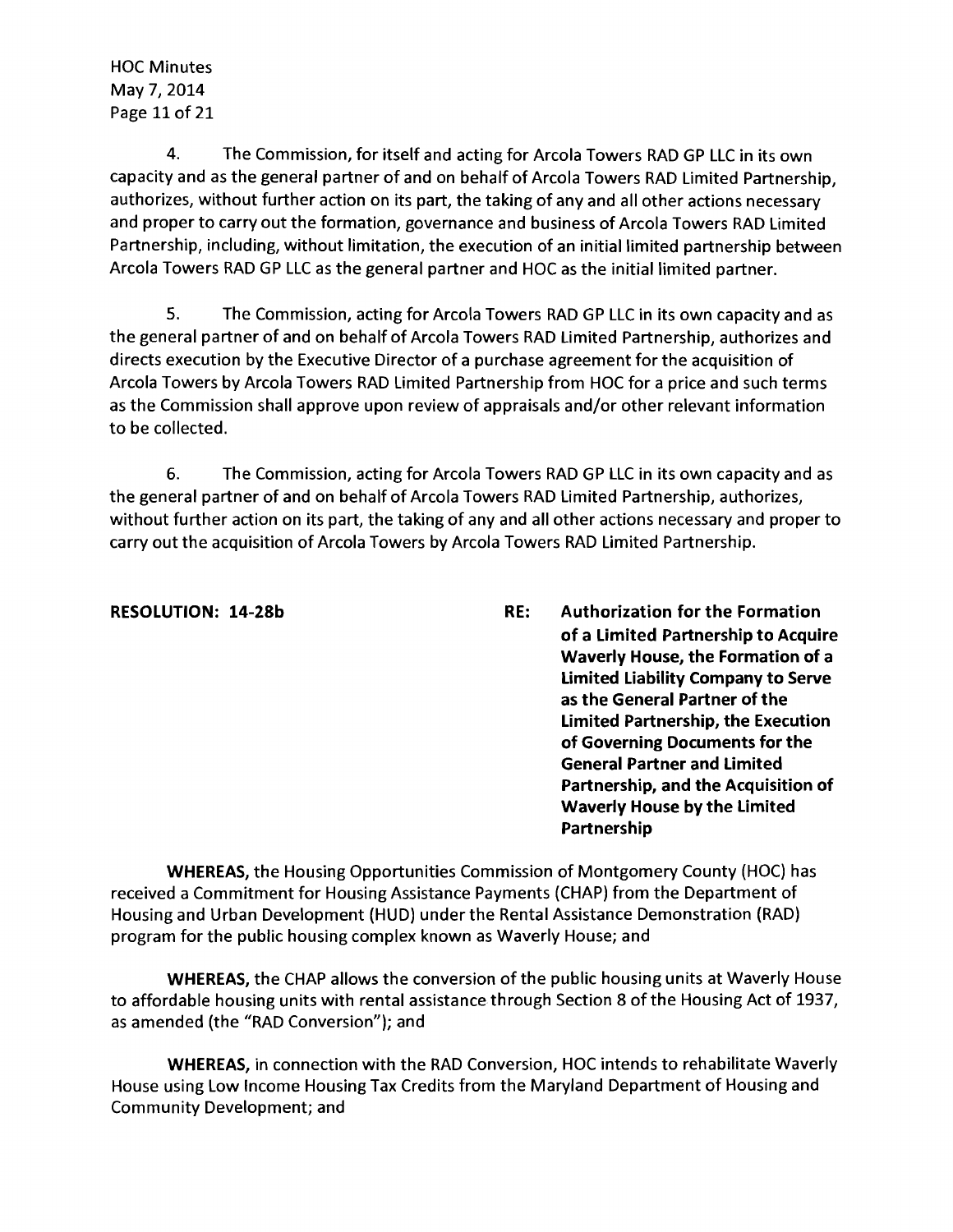HOC Minutes May 7,2014 Page 12 of 21

**WHEREAS,** the operation of a development with Low Income Housing Tax Credits is best conducted through ownership of the project by a limited partnership (the "Limited Partnership") with the tax credit investor acting as the investor limited partner and HOC or its affiliate acting as the general partner; and

**WHEREAS,** it is recommended that the Limited Partnership be established now as part of the application for the Low Income Housing Tax Credits and other financing necessary for the rehabilitation of the project; and

**WHEREAS,** in connection with the formation of the Limited Partnership, the Commission desires to form and appoint a special purpose entity as the general partner (the "General Partner") of the Limited Partnership; and

**WHEREAS,** the Commission desires to appoint HOC as an interim limited partner and authorize the execution by both HOC and the General Partner of a limited partnership agreement; and

**WHEREAS,** the Commission intends, at a later date, to authorize the withdrawal of HOC as the interim limited partner and authorize the simultaneous admission of the investor limited partner upon negotiation of a new limited partnership agreement.

**NOW, THEREFORE, BE IT RESOLVED** by the Housing Opportunities Commission of Montgomery County that:

1. Intending to create under the Maryland Limited Liability Company Act a limited liability company to be known as Waverly House RAD GP LLC to serve as the General Partner, the Commission determines to act as sole member hereof and authorizes and directs execution by the Executive Director and filing with the State of Maryland of articles of organization, and any amendment thereto, for the formation of the General Partner using the foregoing name or any name substantially similar thereto accepted by the State of Maryland Department of Assessments and Taxation.

2. The Commission authorizes, without further action on its part, the taking of any and all other actions necessary and proper to carry out the formation, governance and business of Waverly House RAD GP LLC, including, without limitation, the execution of an operating agreement for Waverly House RAD GP LLC.

3. Intending to create under the Maryland Revised Uniform Limited Partnership Act a limited partnership to be known as Waverly House RAD Limited Partnership, the Commission determines to have Waverly House RAD GP LLC act as general partner thereof and authorizes and directs execution by the Executive Director and filing with the State of Maryland of a certificate of limited partnership on behalf of Arcola Towers RAD GP LLC as general partner, and any amendment thereto, for the formation of Waverly House RAD Limited Partnership, using the foregoing partnership name or any name substantially similar thereto accepted by the State of Maryland Department of Assessments and Taxation.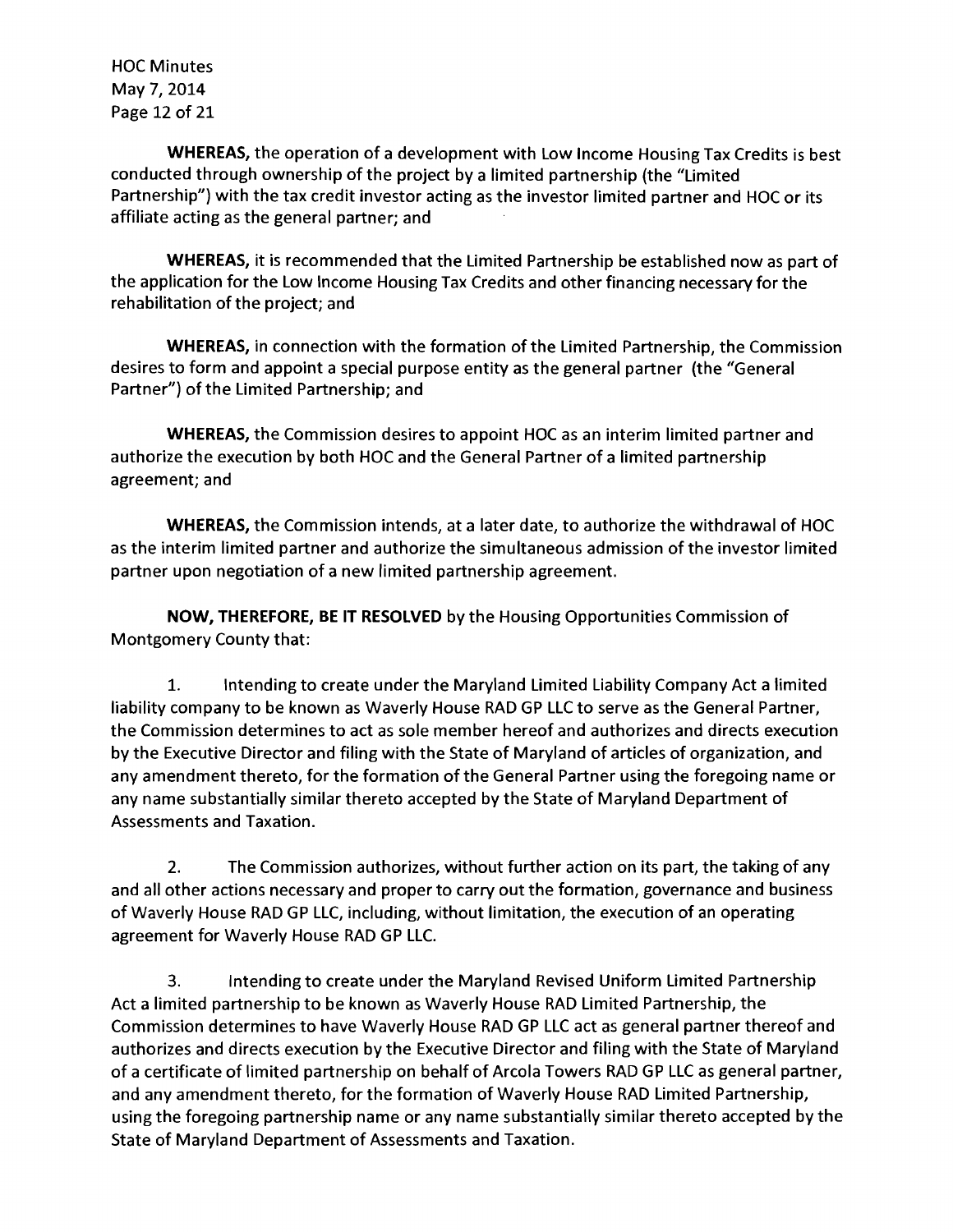HOC Minutes May 7,2014 Page 13 of 21

4. The Commission, for itself and acting for Waverly House RAD GP LLC in its own capacity and as the general partner of and on behalf of Waverly House RAD Limited Partnership, authorizes, without further action on its part, the taking of any and all other actions necessary and proper to carry out the formation, governance and business of Waverly House RAD Limited Partnership, including, without limitation, the execution of an initial limited partnership between Waverly House RAD GP LLC as the general partner and HOC as the initial limited partner.

5. The Commission, acting for Waverly House RAD GP LLC in its own capacity and as the general partner of and on behalf of Waverly House RAD Limited Partnership, authorizes and directs execution by the Executive Director of a purchase agreement for the acquisition of Waverly House by Waverly House RAD Limited Partnership from HOC for a price and such terms as the Commission shall approve upon review of appraisals and/or other relevant information to be collected.

6. The Commission, acting for Waverly House RAD GP LLC in its own capacity and as the general partner of and on behalf of Waverly House RAD Limited Partnership, authorizes, without further action on its part, the taking of any and all other actions necessary and proper to carry out the acquisition of Waverly House by Waverly House RAD Limited Partnership.

| <b>RESOLUTION: 14-28c</b> | RE: | <b>Authorization of the Transfer of Arcola</b> |
|---------------------------|-----|------------------------------------------------|
|                           |     | <b>Towers to Arcola Towers RAD Limited</b>     |
|                           |     | Partnership or other HOC-Controlled            |
|                           |     | Limited Partnership and the Execution of a     |
|                           |     | <b>Purchase and Sale Agreement</b>             |
|                           |     |                                                |

**WHEREAS,** the Housing Opportunities Commission of Montgomery County (the "Commission"), a public body corporate and politic duly created, organized and existing under the laws of the state of Maryland, is authorized pursuant to the Housing Authorities Law, organized under Division II of the Housing and Community Development Article of the Annotated Code of Maryland, (the "Act"), to carry out and effectuate the purpose of providing affordable housing; and

**WHEREAS,** the Commission has received a Commitment for Housing Assistance Payments (CHAP) from the Department of Housing and Urban Development (HUD) under the Rental Assistance Demonstration (RAD) for the public housing complex known as Arcola Towers; and

**WHEREAS, the CHAP allows the conversion of the public housing units at Arcola Towers** to affordable housing units with rental assistance through Section 8 of the Housing Act of 1937, as amended (the "RAD Conversion"); and

**WHEREAS,** in connection with the RAD Conversion, HOC intends to rehabilitate Arcola Towers using Low Income Housing Tax Credits from the Maryland Department of Housing and Community Development; and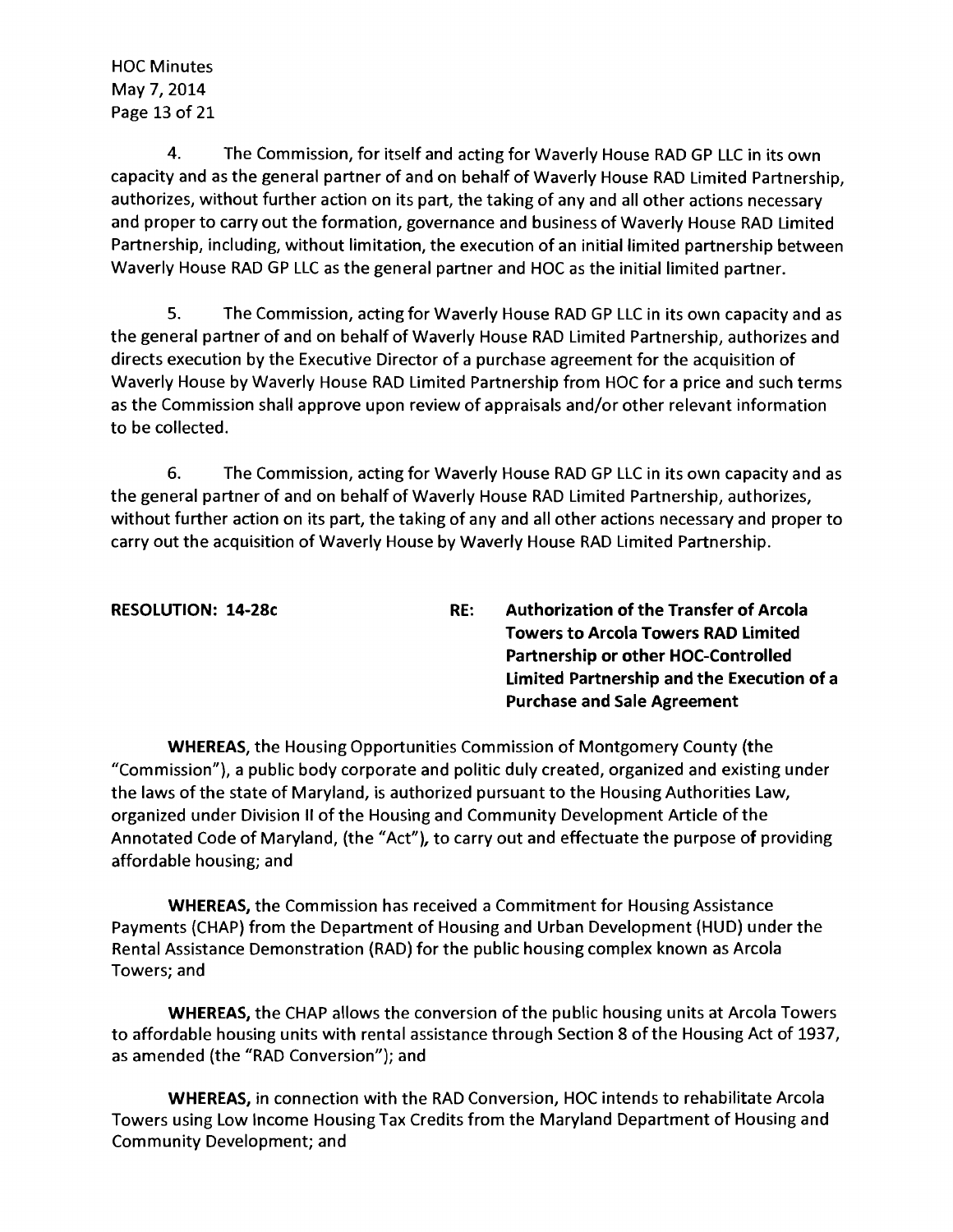HOC Minutes May 7,2014 Page 14 of 21

WHEREAS, the operation of a development with Low Income Housing Tax Credits is best conducted through ownership of the project by a limited partnership with the tax credit investor acting as the investor limited partner and HOC or its affiliate acting as the general partner; and

WHEREAS, in connection with the RAD Conversion and the rehabilitation of Arcola Towers, the Commission desires to transfer the property to a limited partnership which is controlled by the Commission, to be known as Arcola Towers RAD Limited Partnership or such other similar name approved by the Maryland Department of Assessment and Taxation; and

WHEREAS, in connection with the application for Low Income Housing Tax Credits, the applicant limited partnership must show some degree of site control over Arcola Towers, as typically evidenced by a purchase and sale agreement or option agreement.

NOW, THEREFORE, BE IT RESOLVED by the Housing Opportunities Commission of Montgomery County that:

1. The Commission authorizes and directs execution by the Executive Director of the Commission, or his designee, of a Purchase and Sale Agreement for the transfer of the Commission's full ownership interest in Arcola Towers to Arcola Towers RAD Limited Partnership, or such other limited partnership controlled by the Commission, for a price determined by no less than two (2) appraisals.

2. The Commission authorizes the preparation and negotiation of an amendment to the Purchase and Sale Agreement to reflect such additional terms as the Commission may approve upon review of other relevant information to be collected.

3. The Commission authorizes, without further action on its part, the taking of any and all other actions necessary and proper to carry out the execution such Purchase and Sale Agreement, including, but not limited to, ordering appraisals.

RESOLUTION: 14-28d RE: Authorization of the Transfer of Waverly House to Waverly House RAD Limited Partnership or other HOC-Controlled Limited Partnership and the Execution of a Purchase and Sale Agreement

WHEREAS, the Housing Opportunities Commission of Montgomery County (the "Commission"), a public body corporate and politic duly created, organized and existing under the laws of the state of Maryland, is authorized pursuant to the Housing Authorities Law, organized under Division II of the Housing and Community Development Article of the Annotated Code of Maryland (the "Act"), to carry out and effectuate the purpose of providing affordable housing; and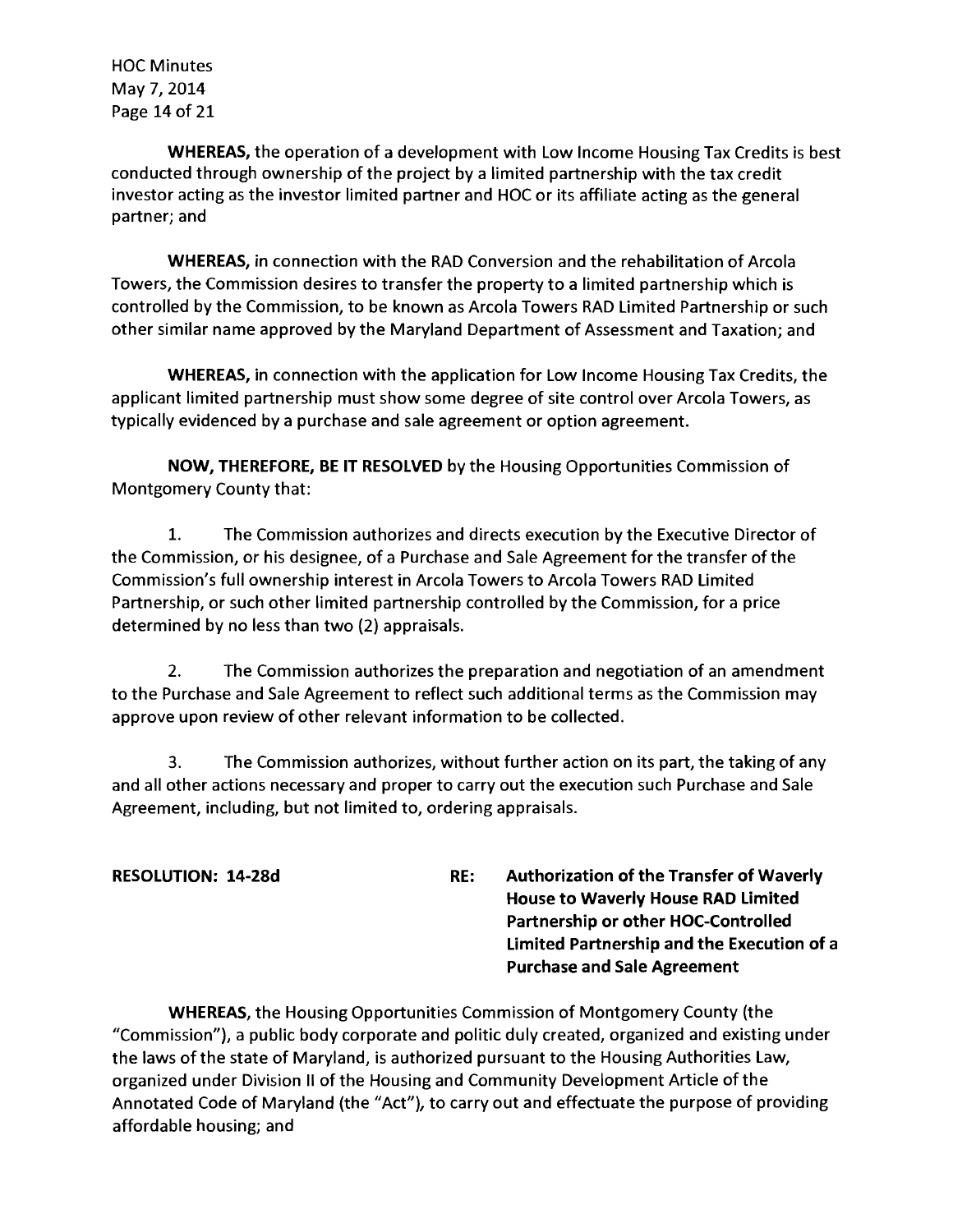HOC Minutes May 7,2014 Page 15 of 21

**WHEREAS,** the Commission has received a Commitment for Housing Assistance Payments (CHAP) from the Department of Housing and Urban Development (HUD) under the Rental Assistance Demonstration (RAD) for the public housing complex known as Waverly House; and

**WHEREAS,** the CHAP allows the conversion of the public housing units at Waverly House to affordable housing units with rental assistance through Section 8 of the Housing Act of 1937, as amended (the "RAD Conversion"); and

**WHEREAS,** in connection with the RAD Conversion, HOC intends to rehabilitate Waverly House using Low Income Housing Tax Credits from the Maryland Department of Housing and Community Development (the "Credit Agency"); and

**WHEREAS,** the operation of a development with Low Income Housing Tax Credits is best conducted through ownership of the project by a limited partnership with the tax credit investor acting as the investor limited partner and HOC or its affiliate acting as the general partner; and

**WHEREAS,** in connection with the RAD Conversion and the rehabilitation of Waverly House, the Commission desires to transfer the property to a limited partnership which is controlled by the Commission, to be known as Waverly House RAD Limited Partnership or such other similar name approved by the Maryland Department of Assessment and Taxation; and

**WHEREAS,** in connection with the application for Low Income Housing Tax Credits, the applicant limited partnership must show some degree of site control over Waverly House, as typically evidenced by a purchase and sale agreement or option agreement.

**NOW, THEREFORE, BE IT RESOLVED** by the Housing Opportunities Commission of Montgomery County that:

1. The Commission authorizes and directs execution by the Executive Director of the Commission, or his designee, of a Purchase and Sale Agreement for the transfer of the Commission's full ownership interest in Waverly House to Waverly House RAD Limited Partnership or such other limited partnership controlled by the Commission (the "Limited Partnership"), at the time of the financing closing for the rehabilitation, for a price determined by no less than two (2) appraisals, which agreement shall provide that the transfer will be contingent on HOC's and the Limited Partnership's receipt of financing approval from the project lenders, all RAD-related approvals from HUD, and an award of Low-Income Housing Tax Credits from the Credit Agency.

2. The Commission authorizes the preparation and negotiation of an amendment to the Purchase and Sale Agreement to reflect such additional terms as the Commission may approve upon review of other relevant information to be collected.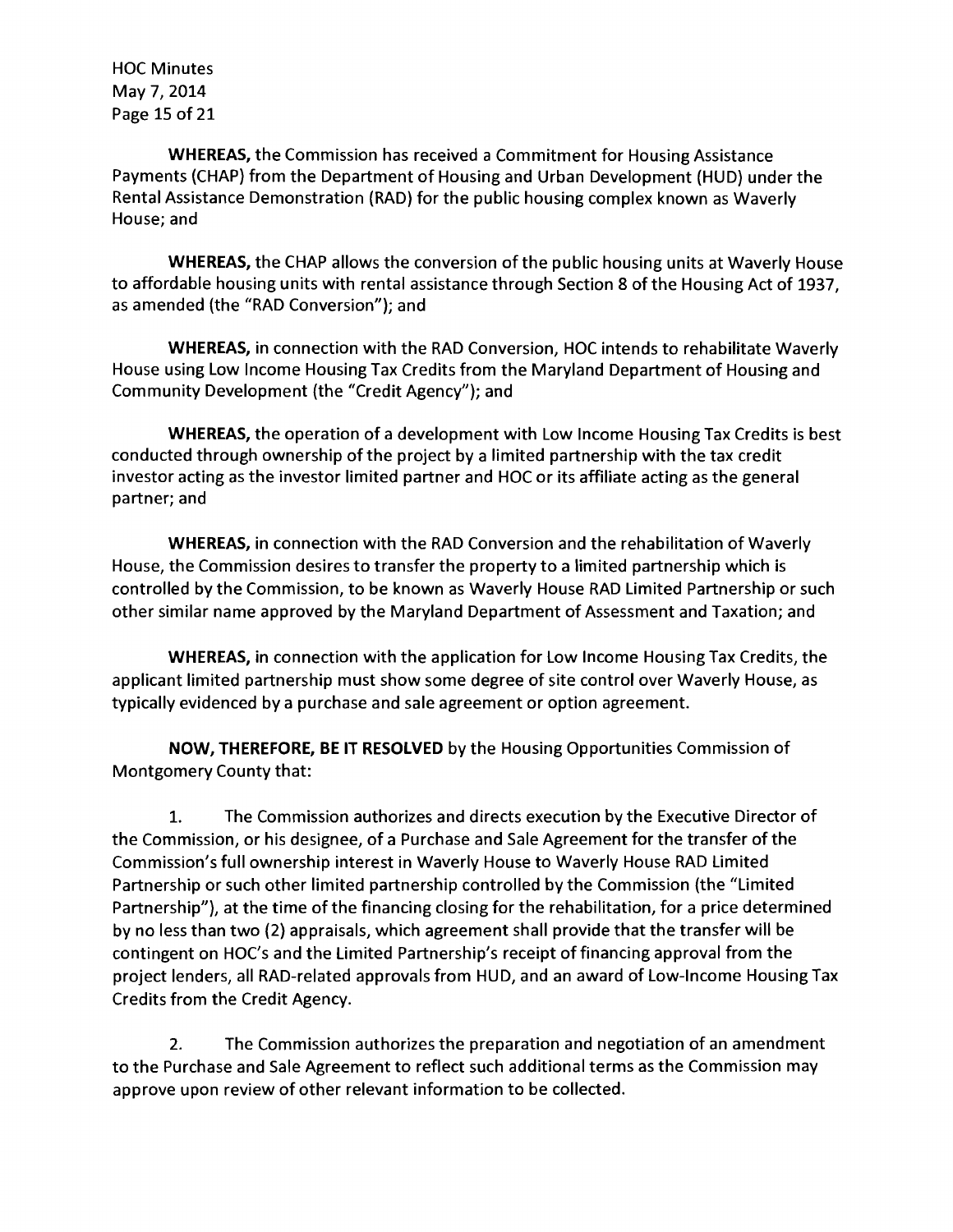HOC Minutes May 7,2014 Page 16 of 21

3. The Commission authorizes, without further action on its part, the taking of any and all other actions necessary and proper to carry out the execution such Purchase and Sale Agreement, including, but not limited to, ordering appraisals.

#### 3. Approval to Select Energy Efficiency Contractor Pursuant to RFP #1901

Kayrine Brown, Director of Mortgage Finance/Real Estate Development and Richard Hanks, Acquisitions Manager presenters.

The following resolution was adopted upon a motion by Vice Chair Roman and seconded by Chair Pro Tem Banks. Affirmative votes were cast by Commissioners Piñero, Roman, Banks, Edson, Herrera, Lindstrom and Simon.

#### RESOLUTION: 14-29 RE: Approval to Select Energy Efficiency Contractor Pursuant to RFP #1901

WHEREAS, HOC is undertaking the review of its entire real estate portfolio and anticipates that it will undertake rehabilitation and redevelopment of a significant portion of the properties it owns or will acquire; and

WHEREAS, Federal and County Agencies provide funding to property owners that undertake energy saving initiatives and these awards often require the performance of audits and/or applications for funding consideration; and

WHEREAS, due to the intricate nature of the application and reporting requirement as well as the volume of work to be performed to qualify for the award, staff believes hiring specialist firms to pursue the work is the right course of action; and

WHEREAS, many of these firms provide installation services as well, providing a colocation of responsibilities for award pursuit, work completion and funding receipt; and

WHEREAS, to solicit proposals from Energy Efficiency Contractor services firms interested in providing these services on an as needed basis, staff issued a Request for Proposal (#1901) on November, 7, 2013; and

WHEREAS, five qualification submissions were timely received in response to the RFP; and

WHEREAS, the RFP attached distinct weight to three categories of qualifications; and

WHEREAS, each of the five proposals was evaluated, assigning numerical values to the firms having furnished a complete set of qualifications: Experience, Price, and Available Qualified Staff; and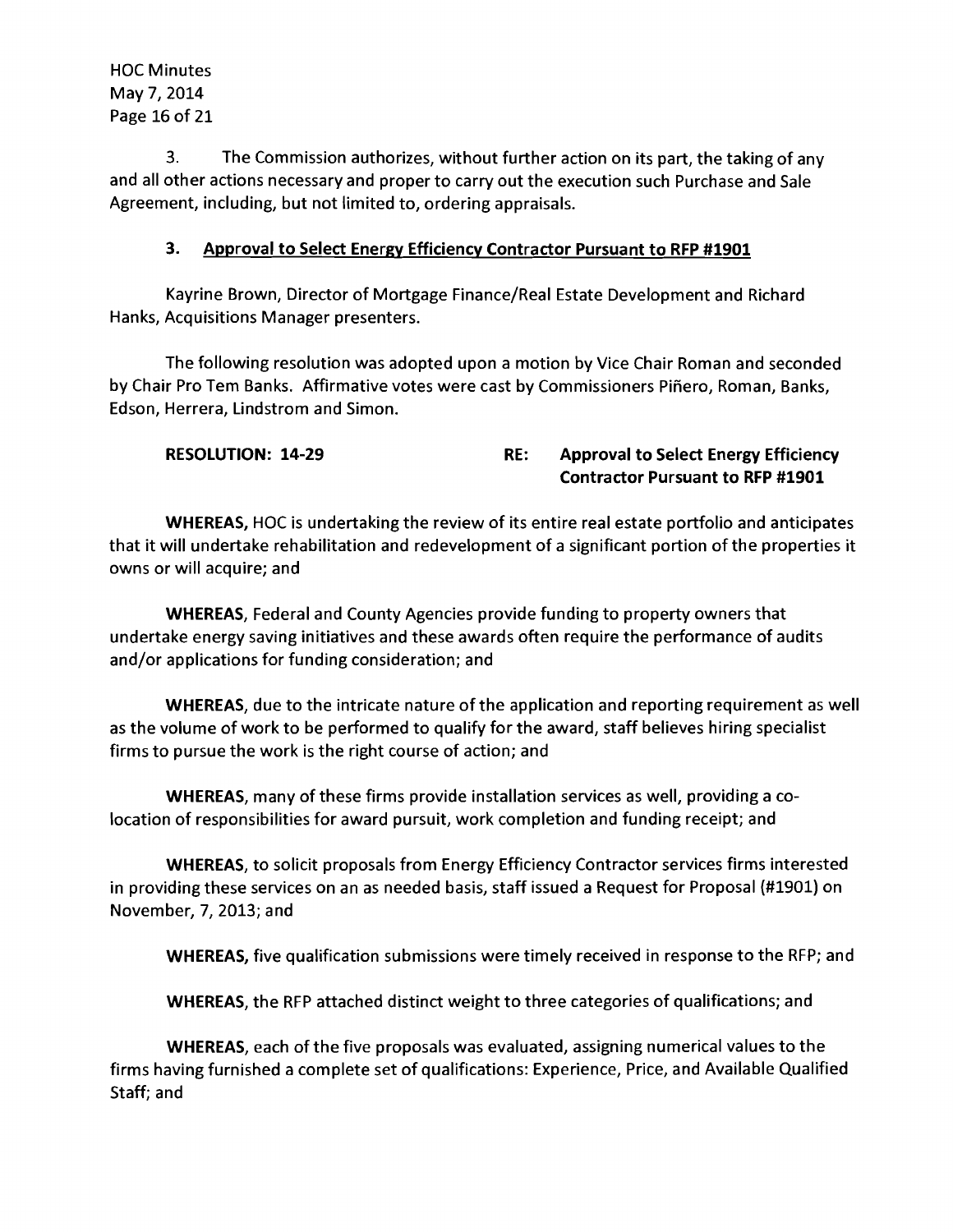HOC Minutes May 7,2014 Page 17 of 21

WHEREAS, by applying the criteria described in the RFP, the four highest overall scores were received by Elysian Energy, Efficient Home, greeNEWit, and Taurus Renovation and Construction.

NOW, THEREFORE, BE IT RESOLVED that the Housing Opportunities Commission of Montgomery County:

- 1. Authorizes the selection of Elysian Energy, Efficient Home, greeNEWit, and Taurus Renovation and Construction as qualified for inclusion in a single pool of Energy Efficiency services firms.
- 2. Authorizes the use of these firms for pre-development activities as well as on Commissionauthorized development projects
- 3. Authorizes an initial one-year term of each engagement with three optional one-year renewals.

# 4. Approval to Select Construction Management Pool Pursuant to RFP #1902

Kayrine Brown, Director of Mortgage Finance/Real Estate Development and Richard Hanks, Acquisitions Manager presenters.

The following resolution was adopted upon a motion by Commissioner Lindstrom and seconded by Chair Pro Tern Banks. Affirmative votes were cast by Commissioners Pinero, Roman, Banks, Edson, Herrera, Lindstrom and Simon.

| <b>RESOLUTION: 14-30</b> | RE: | <b>Approval to Select Construction</b> |
|--------------------------|-----|----------------------------------------|
|                          |     | <b>Management Pool Pursuant to RFP</b> |
|                          |     | #1902                                  |

WHEREAS, HOC is undertaking the review, of its entire real estate portfolio and anticipates that it will undertake rehabilitation and redevelopment of a significant portion of the properties it owns or will acquire and this will require manpower and operational support to augment its current staff; and

WHEREAS, the use of Construction Management firms will help ensure the efficient and effective execution of the Commission's goal of providing safe, high quality, amenity rich, affordable housing to its current residents; and

WHEREAS, to solicit qualifications from Construction Management services firms interested in providing these services on an as needed basis, staff issued a Request for Proposal (#1902), on October, 28, 2013 to which five firms met the submission requirement and one was rejected for late submission; and

WHEREAS, the RFP attached distinct weight to six categories of qualifications; and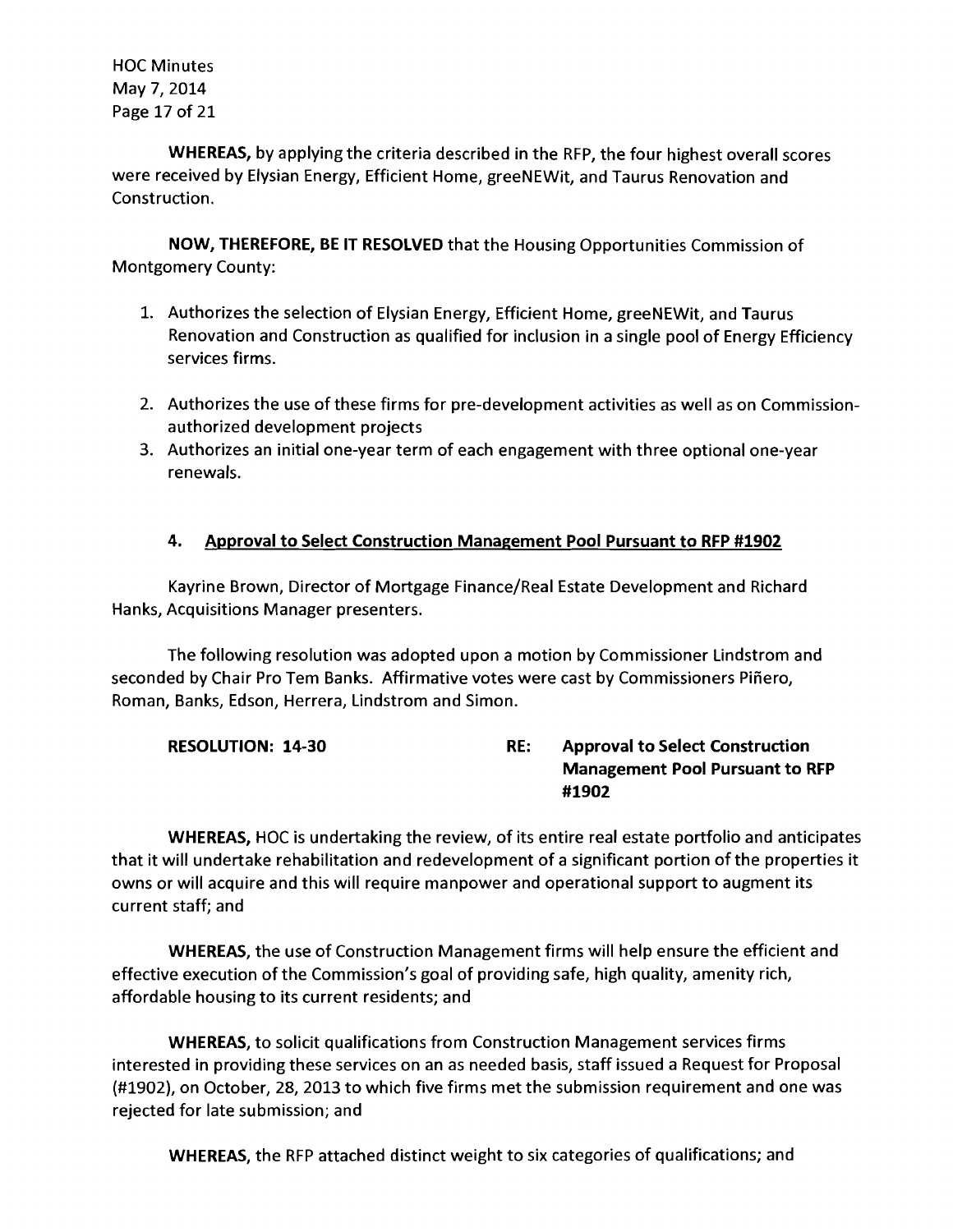HOC Minutes May 7,2014 Page 18 of 21

WHEREAS, each of the five proposals were evaluated, assigning numerical values to the firms having furnished a complete set of qualifications: the Construction Management Qualifications, Showing experience with similar project types, Price per Hourly Rate Schedule, Experience with Government Agencies and Housing Authorities, Construction Management Approach and References Sheet; and

WHEREAS. applying the criteria described above, the five highest overall scores were received by JDC Construction, Dewberry, Construction Corp., Efficient Home, and Severn Construction Co.

NOW. THEREFORE. BE IT RESOLVED that the Housing Opportunities Commission of Montgomery County:

- 1. Authorizes the selection of JDC Construction, Dewberry, Construction Corp., Efficient Home, and Severn Construction Co. as qualified for inclusion in a single pool of Construction Management services firms;
- 2. Authorizes the use of these firms for pre-development activities as well as on Commission Authorized development projects;
- 3. Authorizes an initial one-year term of each contract with three optional one-year renewals.

#### IV. ITEMS REQUIRING DELIBERATION AND/OR ACTION

# A. Approval of Selection of Law Firms for Qualified Pool of Outside Counsel for Real Estate Legal Services in Response to RFQ #1923 and Related Matters

Kelly McLaughlin, Deputy Staff Counsel, gave a brief presentation.

The following resolution was adopted upon a motion by Vice Chair Roman and seconded by Commissioner Edson. Affirmative votes were cast by Commissioners Pinero, Roman, Banks, Edson, Herrera, Lindstrom and Simon.

RESOLUTION: 14-31 RE: Approval of Selection of Firms for Qualified Pool of Real Estate Counsel. Authorization to Execute Letters of Agreement with Selected Firms. Approval of a \$350.000 Budget for Legal Fees for the Qualified Pool. and Approval to Engage Firms from Qualified Pool for Legal Work Throughout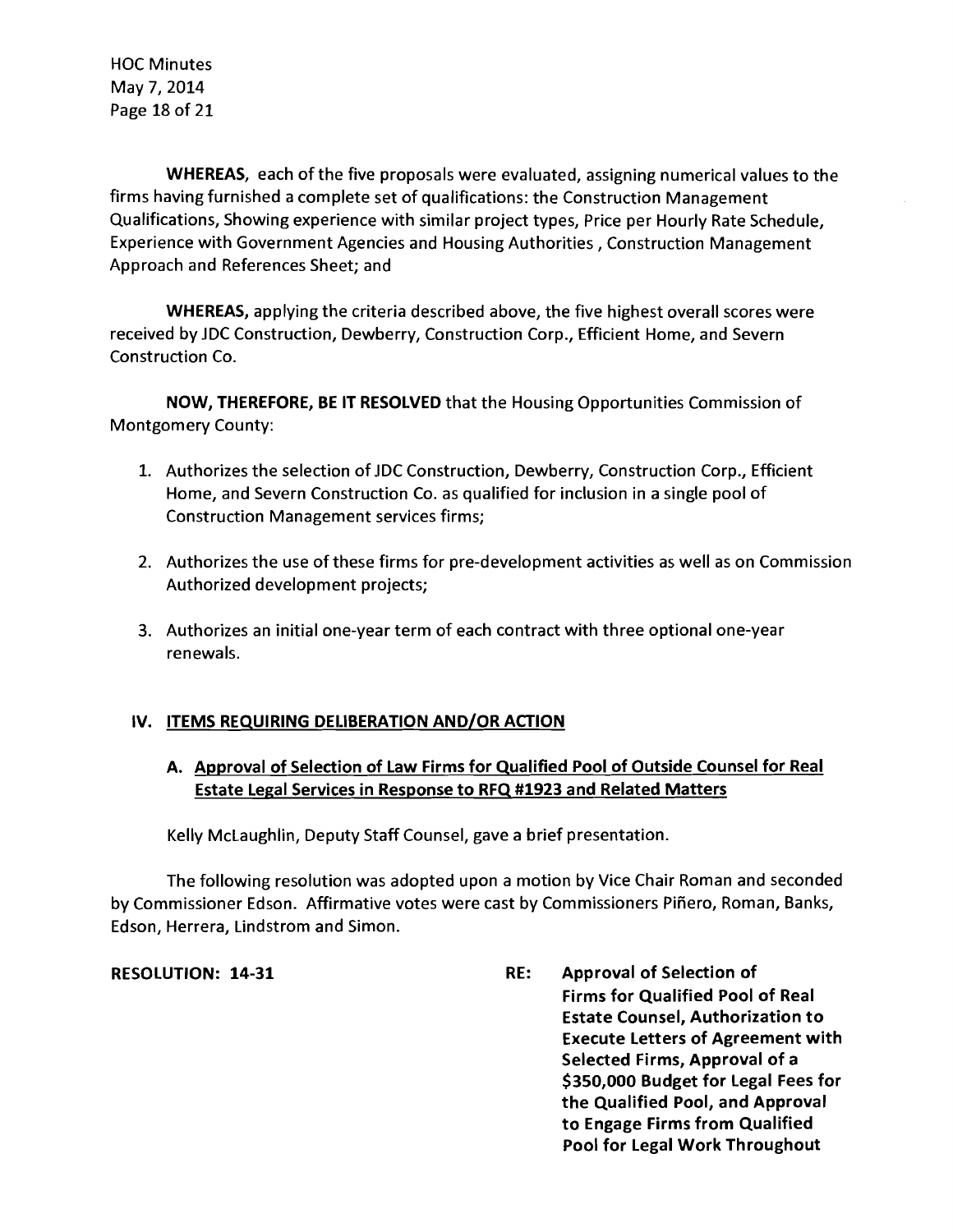HOC Minutes May 7,2014 Page 19 of 21

#### All Phases of Development or Operation of the Project

WHEREAS, the Housing Opportunities Commission of Montgomery County (the "Commission"), a public body corporate and politic duly created, organized and existing under the laws of the state of Maryland, is authorized pursuant to the Housing Authorities Law, organized under Division II of the Housing and Community Development Article of the Annotated Code of Maryland (the "Act"), to carry out and effectuate the purpose of providing affordable housing; and

WHEREAS, the Commission is currently actively engaged in numerous real estate development and redevelopment activities, which are time-sensitive in nature; and

WHEREAS, the Commission is actively pursuing partnerships with co-developers for the redevelopment of a number of projects in its portfolio, which increases the potential for a conflict of interest in legal representation; and

WHEREAS, in connection therewith, the Commission issued a Request for Qualifications for Real Estate Legal Services (RFQ #1923) on March 5, 2014; and

WHEREAS, the Commission desires to select a number of respondents to be included in a qualified pool of real estate legal counsel (the "Qualified Pool").

NOW, THEREFORE, BE IT RESOLVED by the Housing Opportunities Commission of Montgomery County that:

7. The Commission approves the selection and addition ofthe following law firms to the Qualified Pool for the various areas of real estate legal services, as shown:

- A. Land Use and Zoning: Linowes & Blocher, LLP Miller Miller & Canby, Chartered Lerch Early & Brewer, Chartered Ballard Spahr LLP
- B. Environmental Regulation and Compliance: Linowes & Blocher, LLP Kutak Rock, LLP Holland & Knight, LLP
- C. Construction (Transactional and Litigation): Schnader Harrison Segal & Lewis, LLP McManus Darden and Felsen LLP Holland & Knight, LLP Gallagher Evelius & Jones, LLP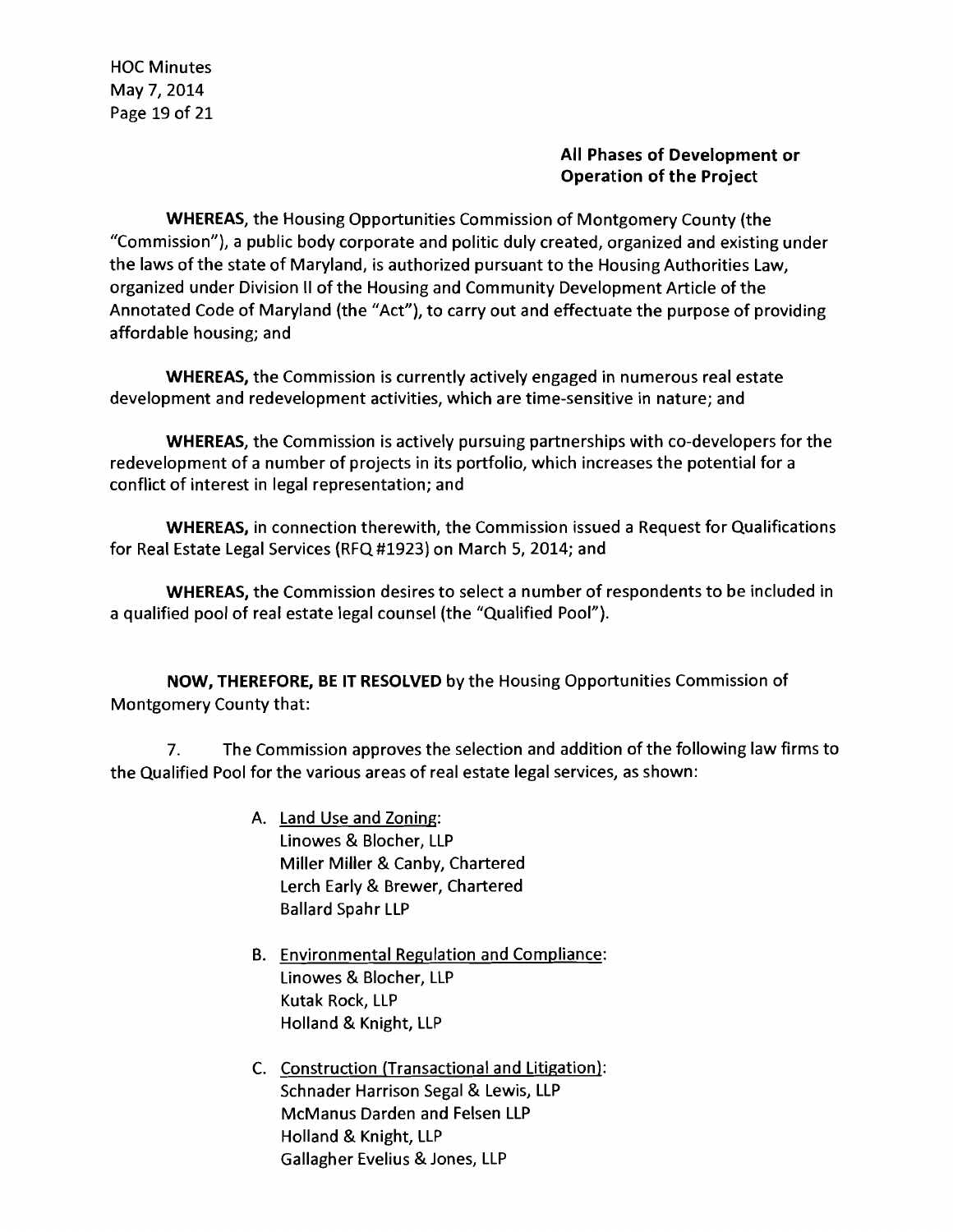- HOC Minutes May 7,2014 Page 20 of 21
- D. Affordable Housing and Tax Credits: Reno & Cavanaugh, PLLC Gallagher Evelius & Jones, LLP Hessel Aluise and Neun, P.C. Bocarsly Emden Cowan Esmail & Arndt LLP Ballard Spahr LLP Kutak Rock, LLP Klein Hornig, LLP
- E. General Real Estate, General & Real Estate Tax, and Real Estate Finance & Lending Reno & Cavanaugh, PLLC Linowes & Blocher, LLP Gallagher Evelius & Jones, LLP Ballard Spahr LLP Kutak Rock, LLP Bocarsly Emden Cowan Esmail & Arndt LLP Klein Hornig, LLP Hessel Aluise and Neun, P.C. Holland & Knight, LLP
- F. Fair Housing: Reno & Cavanaugh, PLLC Gallagher Evelius & Jones, LLP Ballard Spahr LLP

8. The Commission authorizes the preparation and negotiation of, and directs execution by the Executive Director of the Commission, or his designee, of Letters of Agreement with each of the firms selected for the Qualified Pool for an initial term of two years, with three annual renewals.

9. The Commission approves an aggregate budget of \$350,000 for legal services rendered by the Qualified Pool for projects prior to the approval or adoption of any such project's development budget.

10. The Commission authorizes the staff to engage counsel directly from the Qualified Pool for any legal services required by a project throughout all phases of development or operation of such project.

11. The Commission authorizes, without further action on its part, the taking of any and all other actions necessary and proper to carry out the creation and engagement of the Qualified Pool.